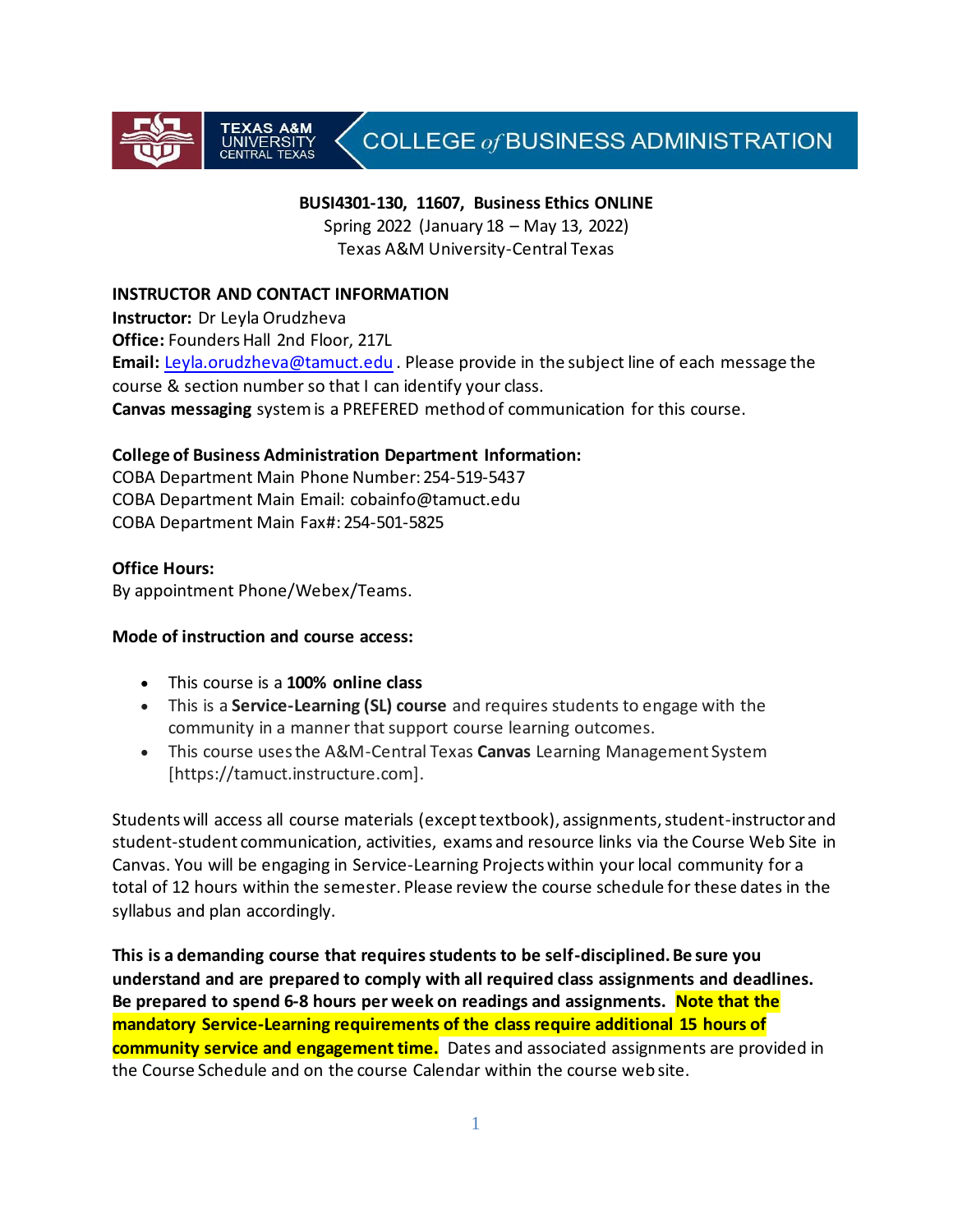#### **Student-instructor interaction:**

I check emails regularly and usually respond within 24h during weekdays(48h during weekend and holidays). Please NO texting language. I can meet on the phone, or online using webconference tools.

*Occasionally, a University meeting or Conference travel will preempt my prompt responses to your message; should this happen I will post an announcement via Canvas.*

Student should check Canvas regularly for announcements AND activate Canvas notifications to be immediately notified about any announcements and course updates.

#### **Emergency Warning System for Texas A&M University-Central Texas SAFEZONE.** SafeZone

provides a public safety application that gives you the ability to call for help with the push of a button. It also provides Texas A&M University-Central Texas the ability to communicate emergency information quickly via push notifications, email, and text messages. All students automatically receive email and text messages via their myCT accounts.

Downloading SafeZone allows access to push notifications and enables you to connect directly for help through the app.

You can download SafeZone from the app store and use your myCT credentials to log in. If you would like more information, you can visit the SafeZone website [www.safezoneapp.com]. To register SafeZone on your phone, please follow these 3 easy steps*:* 

1. Download the SafeZone App from your phone store using the link below:

- o iPhone/iPad: [https://apps.apple.com/app/safezone/id533054756]
- o Android Phone / Tablet

[https://play.google.com/store/apps/details?id=com.criticalarc.safezoneapp]

- 2. Launch the app and enter your myCT email address (e.g. {name}@tamuct.edu)
- 3. Complete your profile and accept the terms of service

#### **COURSE INFORMATION**

**Course Overview and description:** *(Service Learning) (3 Semester Credit Hours and 15 hours of Service Learning)* This course is designed to provide an examination of contemporary organizational ethical issues and challenges. Analysis of stakeholder management and sustainability, with a strong emphasis on the manager's corporate social responsibilities to a wide variety of stakeholders. Students will study ethical dilemmas and decision-making frameworks and approaches to the personal, group, organizational and societal levels. Engage in real-world applications through case study analysis and service learning is a critical portion of the course. Prerequisite(s): [BUSI](http://catalog.tamuct.edu/search/?P=BUSI%203301) 3301 and [MGMT](http://catalog.tamuct.edu/search/?P=MGMT%203301) 3301.

**Course Objective:** The overall objective of this course is for each student to develop a critical thinking perspective to approach various ethical concerns encountered by organizational members within the contemporary business world. This course is required for COBA/BBA majors. This course would be a good elective for ANY students having achieved senior level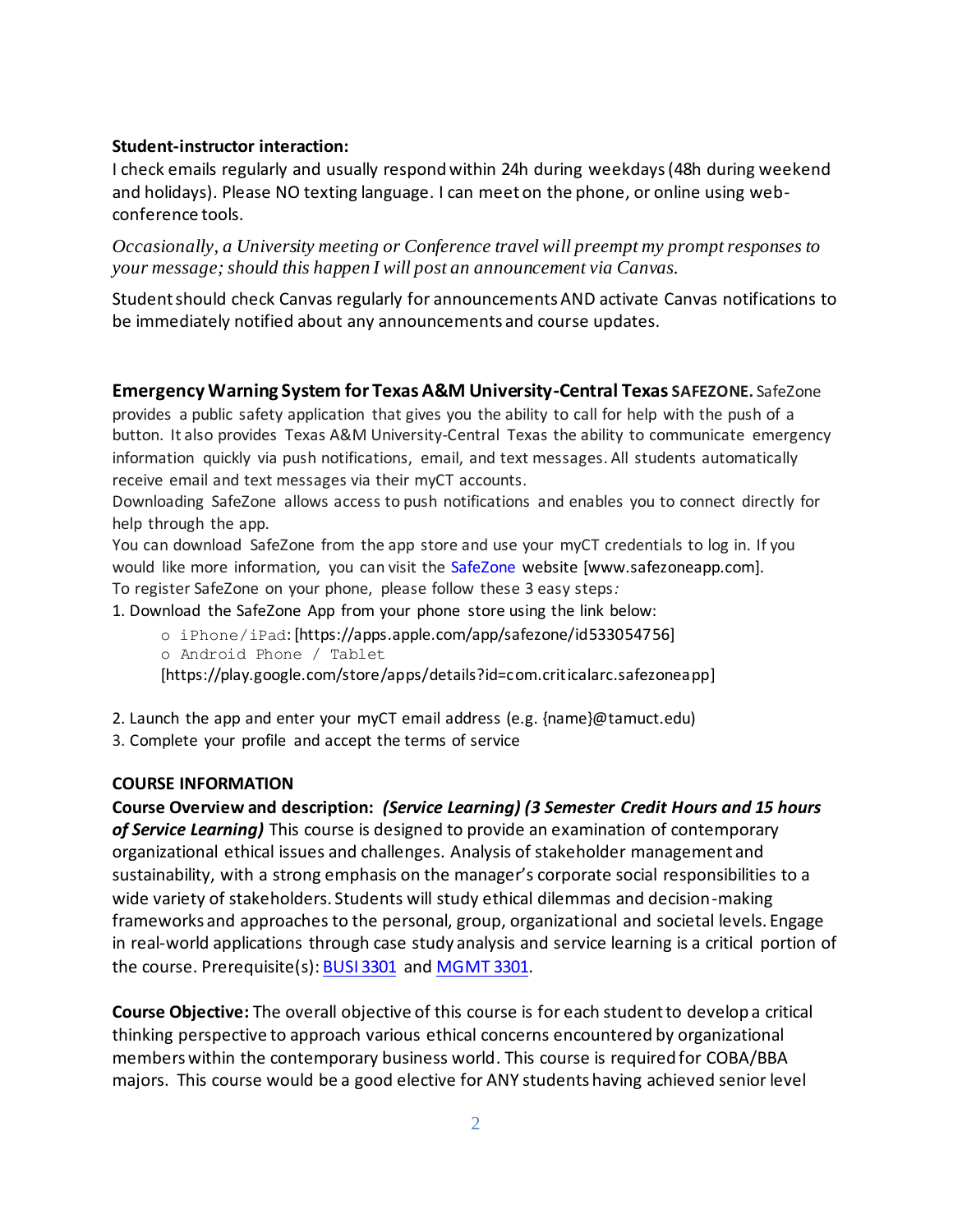status wanting a better understanding of the manager's social and environmental responsibilities to key stakeholder groups.

**TAMUCT - Course Learning Outcomes:** Upon successful completion of the Business Ethics & Corporate Social Responsibility course, the student will be able to:

CLO1. Explain the importance of ethical behavior in today's the business world.

- CLO2. Explain how business ethics relates to larger moral and philosophical frameworks.
- CLO3. Identify ethical dilemmas that occur in the workplace.
- CLO4. Evaluate an ethical situation by applying the steps of ethical decision making.
- CLO5. Evaluate the concept of corporate social responsibility.
- CLO6. Identify the moral obligations of businesses to the environment.
- CLO7. Formulate an argument that supports a particular stance over real-world business activities with regards to ethical issues and social responsibility.
- CLO8. Engage in and reflect upon (at least) two service learning (SL) projects in the student's local community:

SL Outcome 1. **Analysis of knowledge**: Students will connect and extend knowledge (facts, theories, etc.) from one's own academic study/field/discipline to civic engagement and to one's own participation in civic life, politics, and government.

SL Outcome 2. **Diversity of communities and cultures**: Students will reflect on how own attitudes and beliefs are different from those of other cultures and communities. Students will evaluate what can be learned from diversity of communities and cultures.

SL Outcome 3. **Civic action and reflection**: Students will demonstrate independent experience and show initiative in a context of complex or multiple civic engagement activities, accompanied by reflective insights or analysis about the aims and accomplishments of one's actions.

SL Outcome 4. **Civic contexts/structures**: Students will demonstrate ability and commitment to collaboratively work across and within community contexts and structures to achieve a civic aim.

| <b>CLO</b>       | <b>BBA Management PLOs</b> |               |               |                   |                   |                   |                   |
|------------------|----------------------------|---------------|---------------|-------------------|-------------------|-------------------|-------------------|
|                  | <b>PSLO 1 Written</b>      | PSLO 2 Oral   | PSLO 3 Cross- | PSLO <sub>4</sub> | PSLO <sub>5</sub> | PSLO <sub>6</sub> | PSLO <sub>7</sub> |
|                  | Communication              | Communication | Cultural      | <b>Ethical</b>    | <b>Business</b>   | <b>Business</b>   | Management        |
|                  |                            |               | Competency    | Reasoning         | Integration       | <b>Decision</b>   | Knowledge         |
|                  |                            |               |               |                   |                   | Making            |                   |
|                  |                            |               |               |                   |                   | using             |                   |
|                  |                            |               |               |                   |                   | Data              |                   |
|                  |                            |               |               |                   |                   | <b>Analysis</b>   |                   |
| 1                |                            |               |               | P                 |                   |                   |                   |
| $\overline{2}$   |                            |               |               | P                 |                   |                   |                   |
| 3                |                            |               |               | P                 |                   |                   |                   |
| 4                |                            |               |               | P                 |                   |                   |                   |
| 5                |                            |               |               | P                 |                   |                   |                   |
| $\boldsymbol{6}$ |                            |               |               | P                 |                   |                   |                   |
| 7                |                            |               |               | P                 |                   |                   |                   |
| 8                |                            | P             |               | P                 |                   |                   |                   |

**Criteria for meeting all course objectives and outcomes**: Students meet course requirements for this course by achieving at least 70% of the total possible by the end course.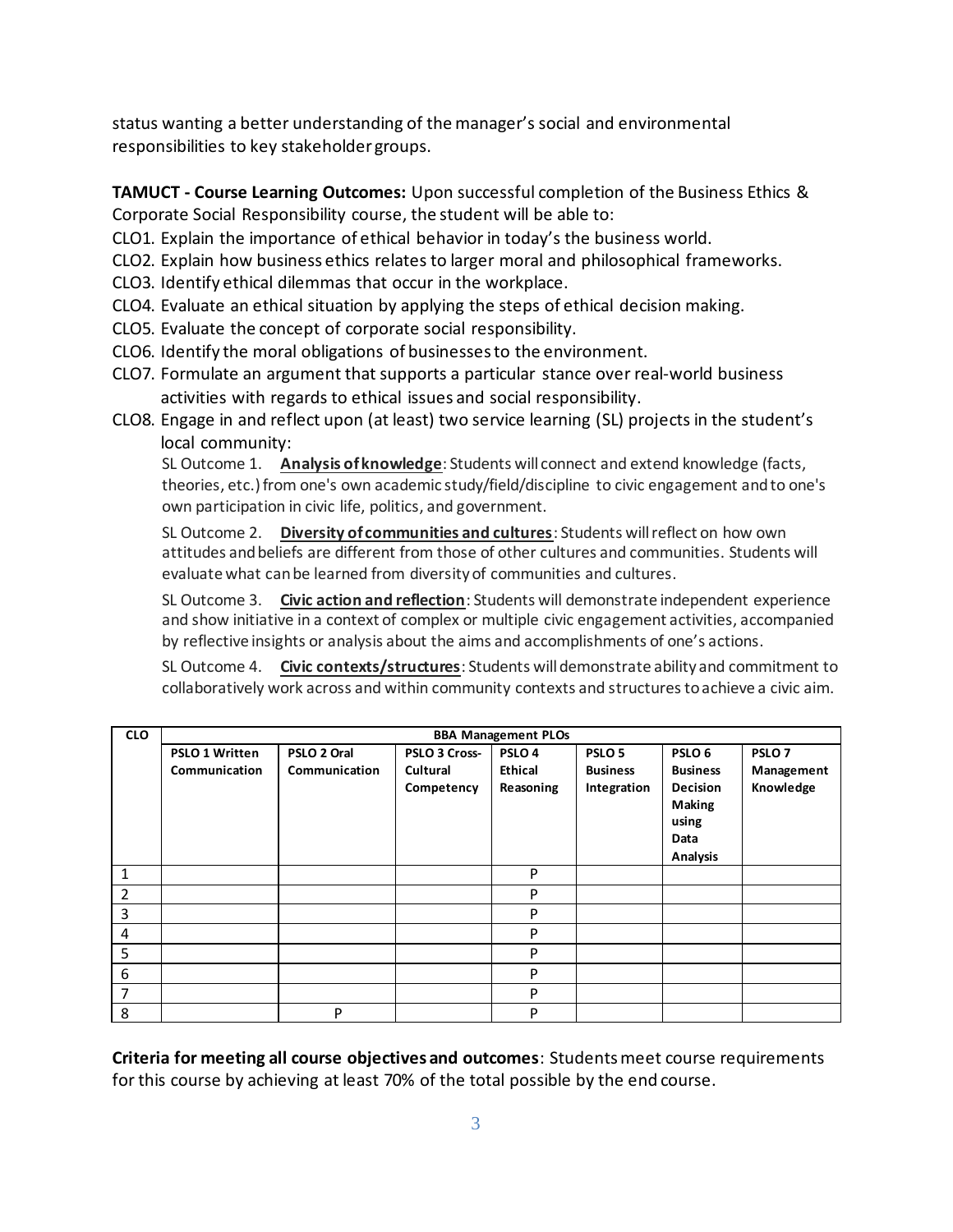## **Required Reading and Textbook(s):**



**Book Title**: Business Ethics: Decision Making for Personal Integrity & Social Responsibility (With Connect Access Card) 5 th Edition. **Authors**: Laura P. Hartman; Joseph DesJardin; Chris MacDonald **ISBN**: 9781264293711 **Publication Date**: 2021 **Binding**: Loose-Leaf Pages with Connect Access **Type**: Print **Price**: \$110.00

The TAMUCT bookstore has the package with "Connect/LearnSmart" which you will need.

Click on: [\[http://www.tamuctshop.com\]](http://www.tamuctshop.com/). Links to an external site. Click on 'book' tab and follow guidelines to select your course, your program will always be "All."

## **Suggested Course Materials:**



**Publication Manual of American Psychological Association (6th ed.).**  American Psychological Association. ISBN 1433805618 *It is highly advisable that that you keep this text following the course, as APA citations are the required citation method within the Department of Management & Marketing and will be used throughout your undergraduate and, hopefully, graduate education.*

**Note: A student of this institution is not under any obligation to purchase a textbook from a university-affiliated bookstore. The same textbook may also be available from an independent retailer, including an online retailer.**

### **COURSE REQUIREMENTS**

- **Student Profile and Course Agreement Survey:** Students should review this Syllabus in depth and be sure they are willing to comply with all assignments and deadlines in this course. The course agreement **requires** students to agree to these expectations and promise that they have the computer set-up and self-discipline needed for this course. This profile/agreement is due the end of the first week of class and is worth 10 points. No work will be graded until your Profile and Course Agreement Survey has been submitted.
- **Introductory ("Meet and Greet") Forum:** Each student will be **required** to post an introduction on the discussion board under "Introductions". Your Introduction is due the end of the first week of class and is worth 20 points.
- **Discussion Forum Assignments:** There will be 6 assigned discussion forums. Topics for the forums will vary and could include "debates" in the text, a question exploring a portion of the text readings in-depth, a supplemental topic/current events based on a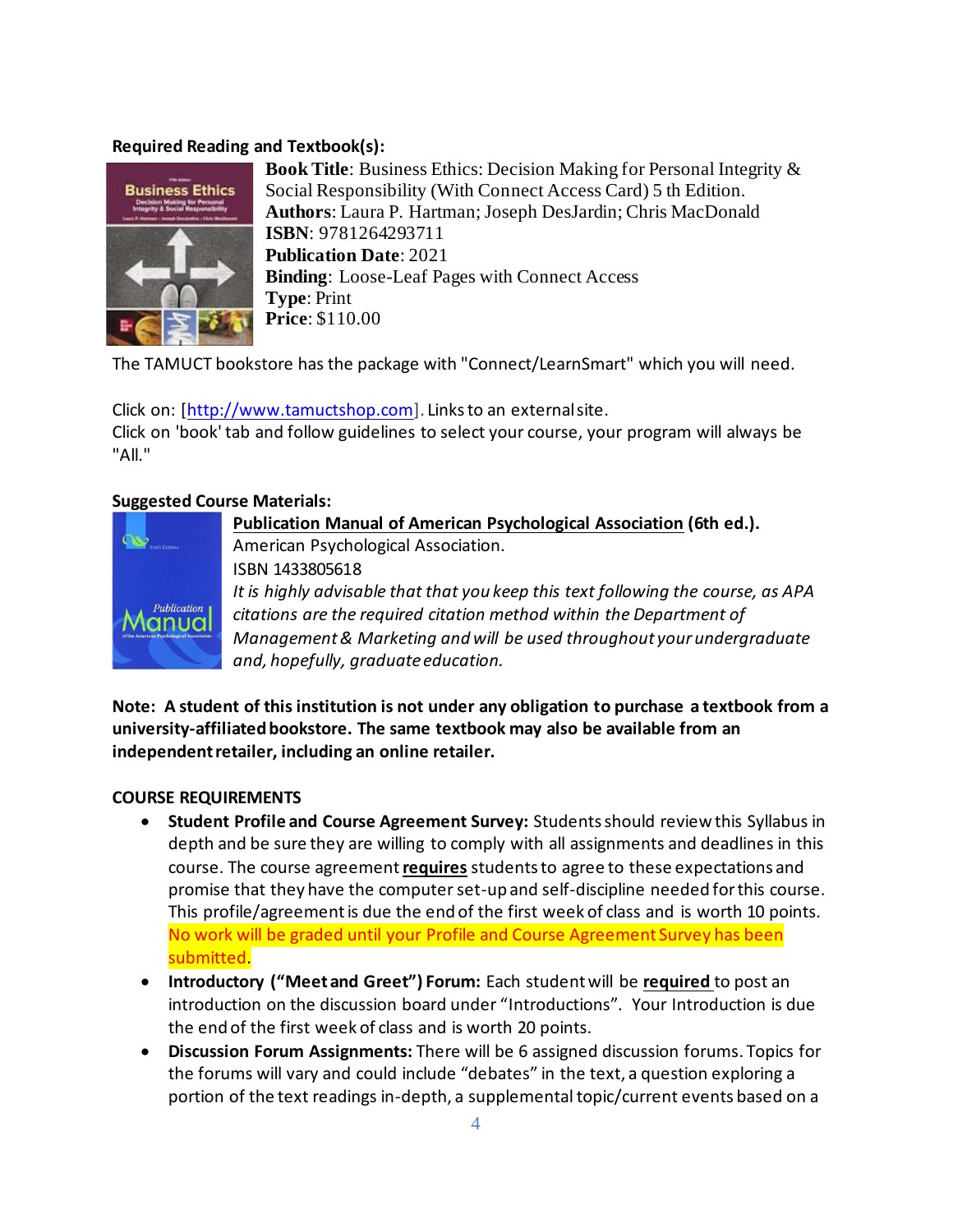current business press article, or issues related to Service Learning. A grading rubric on the course Canvas page will show the grading criteria for each essay/discussion forum. Each one is worth 34 grading points.

- **Ethical Dilemma Analysis - Worksheet**: An ethical decision-making framework analysis worksheet (or "practice dilemma") will precede the first Ethical Dilemma Analysis in conjunction with Ch. 3 in your text. Instructions on this worksheet will be provided in class/Canvas. This worksheet will be worth 30 grading points.
- **Ethical Dilemma Analysis**: There will be one Ethical Dilemma Analysis assignment during the semester. Itwill require complex analysis of real-world organizational situations using frameworks from the text and assigned discussion questions. This assignment is worth 70 grading points.

**\*\*All assignments must be submitted in a Microsoft Word .doc or .docx format.**

- **Quizzes:** There will be a quiz for each chapter in the textbook (10 total quizzes = 100 points). Each quiz will be 10 questions, worth 1 point per question. The quizzes will be accessed through Connect in Canvas.
- **Exams**: There will be TWO **required** online exams. Each exam will cover 5 text chapters and related supplemental readings, and test students' knowledge of the key frameworks and concepts. Exams will include multiple choice, true/false, and *scenario-based questions designed as a signature assignment tailored for PSLO4 assessment practice.* Exams will be available over one week period online; dates are noted in the course schedule. The online exams will be timed and once started, must be completed at that time. The Chapter PowerPoint lectures slides, instructor video commentaries, glossaries, and self-quizzes are all useful study guides for the Exams. Each Exam will have 80 questions.

### **SERVICE-LEARNING:**

- **Service-learningCase Study:** a case study will offer students an opportunity to identify a community need that needs to be addressed and will be worth 20 points.
- **Two Service-Learning Projects (For a total of 15 hours of SL volunteering/engagement with nonprofit organization(s))**: Service Learning is an interactive learning methodology that involves performing community service work while reflecting on that activity and linking it to course frameworks. Corporate social responsibility is a critical concept covered in this course. Most corporations and business firms now attribute a vital role to be involved in volunteer work in their local communities. We will "mimic" these types of volunteer projects via two **required service projects** during the semester. **\*\*Volunteer work being performed for other reasons e.g., court ordered community service, or with other types of organizations, e.g. church, student organizations, cannot count to receive credit fulfilling the Service-Learning requirement for this course.**
	- o A total of **40 grading points** is available for submittal of your **Service-Learning Commitment Form** (20 points for each form) completed and submitted on time.
	- o Students will be required to complete one **individual Service-Learning project** of his/her choice **(30 points).**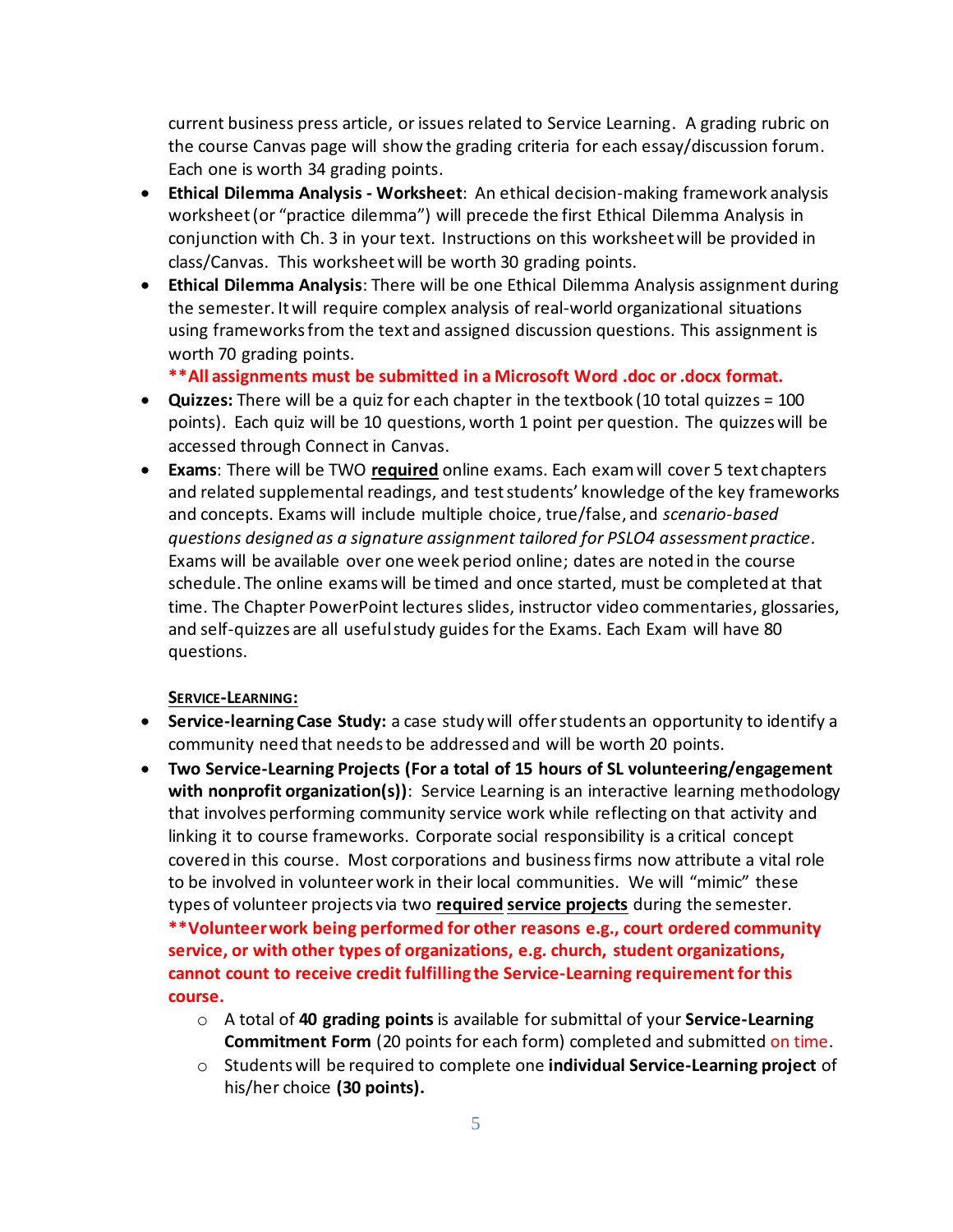- o Students will also be required to participate as part of a **TAMUCT group** in a group SL project in the Central Texas area (**30 points**). Part of the group SL project is scheduled beforehand with the date provided in the course syllabus and more details provided in Canvas.
- $\circ$  Students who do not live in the Central Texas area and who cannot attend the group project may complete a form petitioning their professor to approve **two individually selected projects** (**30 points each**). Ideas for agencies that would have established relationships with the University can be found in Canvas. **It is highly recommended to complete your hours at two different non-profit organizations.**
- **E** If performed individually, students must have a verification from signed by an official staff member at their chosen agency of the volunteer hours completed (a form will be provided in Canvas for student's use).
- **Reflection Journals:** After completion of SL engagement hours, students **must** turn in two **required Reflection Journals** sharing their SL experience and addressing a list of questions about their service. Each Journal is worth 60 possible grading points if submitted on time. \*\*All Reflection Journals must be submitted in a Microsoft Word .doc or .docx format.
- Additional information about service learning, description of the group service-learning project, forms for requesting individual project approval, approval of hours, and guidelines for the reflection journal will be posted on the course Canvas page according to the course schedule.

## **Grading Polices/Guidelines**

- **Individual Performance:** It is vital that you are active in the course and complete all work in a professional fashion. One of the biggest issues with student success in online courses is simply not submitting work on time. You are expected to read the chapters as assigned in the syllabus as well as read or view any supplemental resources that may be found in the Module content folders for that period.
- **Quality Work**: All work submitted for grading shall be of upper-levelquality: Depth of analysis, grammatical structure, etc.
- **Identifying Submissions**: Submissions must clearly identify the student and the title of the assignment.
- **Submission Format**: ALL written assignments must be submitted in a Microsoft Word .doc or .docx format;

**Exception:** SL forms must be signed and submitted as a scanned copy or a picture in a visible/readable format OR emailed from an official nonprofit's email address directly to the instructor with the student in Cc.

- **Submission Style Requirements**: Submissions will be in accordance with The Publication Manual of the American Psychological Association,  $6<sup>th</sup>$  ed.
- **Due Dates and Late Submissions:** The assignment instructions and deadlines are clearly laid out in the syllabus. Though some assignments are fairly involved, you do not have more than one assignment due in any week. As such, it is expected that all work will be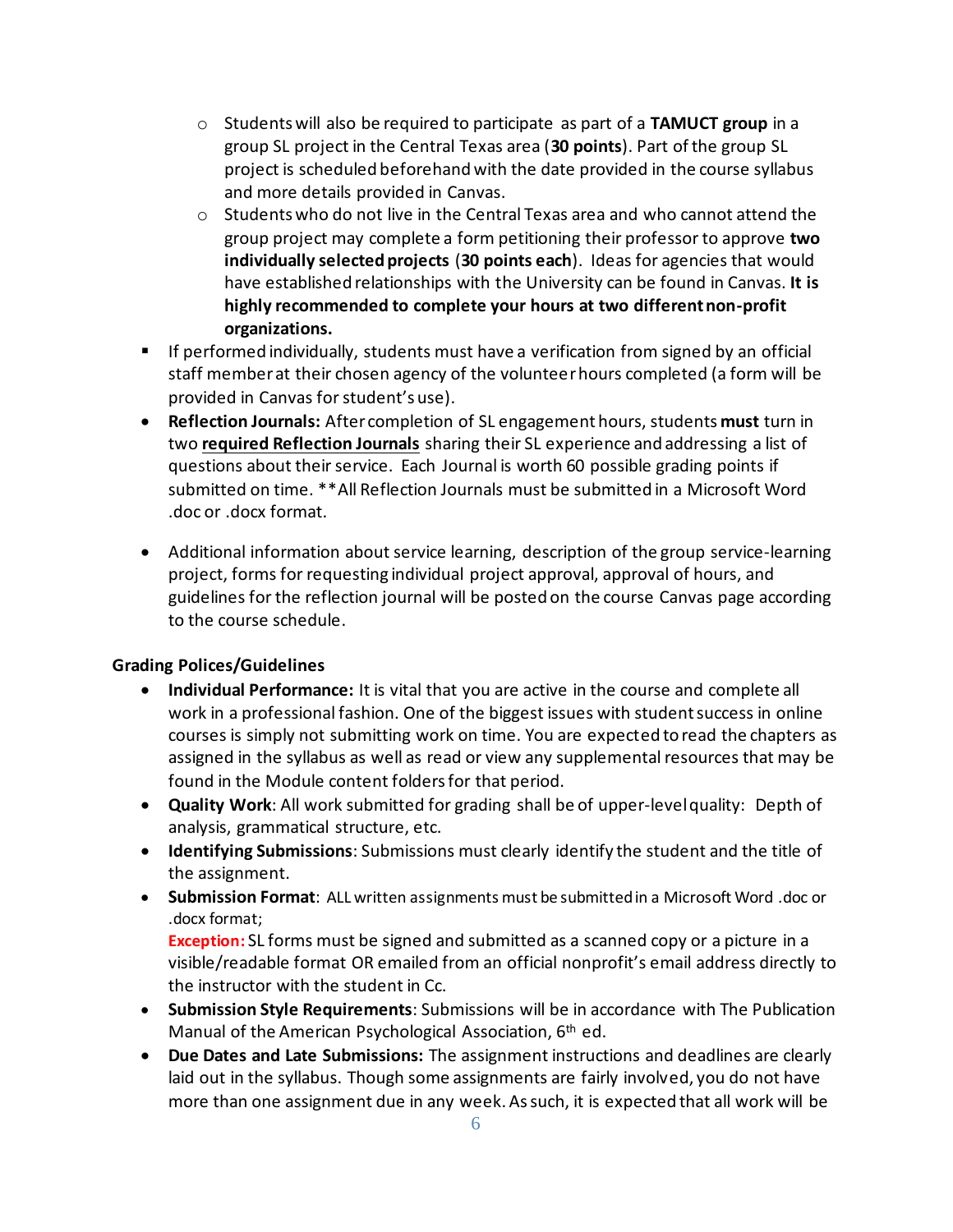submitted **on time**, as timeliness is an important aspect of professional communications and behavior. If you encounter an issue, please let me know as soon as possible. It is much easier to discuss issues before due dates rather than after. **Late work is not accepted.**

• **Changes to Syllabus:** This syllabus serves as an instructional and study planning document. Although every effort will be made to maintain the schedule and activities presented herein, it may become necessary during the course of the semester to make changes to the syllabus. In such events, changes will be announced, and students will receive written notice as soon as possible.

#### *Grading Criteria Rubric and Conversion*

A detailed grading rubric will be available with the assignment instructions and submission locations in Canvas. Minimum points required for a specific course grade are noted on the table under Grade Computation in the next section. Minimum points required for a specific course grade will NOT be revised for any reason. There are 834 grading points available in this class, assigned as follows:

| <b>Course Element</b>                                            | <b>Points</b> |
|------------------------------------------------------------------|---------------|
| <b>Student Profile and Course Agreement</b>                      | 10            |
| Introduction Forum "Meet and Greet"                              | 20            |
| <b>Ethical Decision-Making Worksheet</b>                         | 30            |
| 10 Quizzes @ 10 points each in McGraw-Hill Connect               | 100           |
| Exam 1 (Ch. 1-5)                                                 | 80            |
| Exam 2 (Ch. 6-10)                                                | 80            |
| Ethical dilemma analysis Case Study (1@ 70 points each)          | 70            |
| SL Case study "Community need" (1 $\omega$ 20 points each)       | 20            |
| Service Commitment Forms (2 @ 20 points each)                    | 40            |
| Completion of Service Hours (2 @ 30 points each)                 | 60            |
| Service-Learning Reflection Journal (2 entries @ 60 points each) | 120           |
| Discussion Forums (6 @ 34 points each)                           | 204           |
| <b>Total Points Possible</b>                                     | 834           |

| <b>POINTS</b> | %     | <b>EQUALS</b> | <b>LETTER GRADE</b> |
|---------------|-------|---------------|---------------------|
| $751 - 834$   | 90≤   |               |                     |
| $667 - 750$   | 80≤90 |               |                     |
| $584 - 666$   | 70≤80 |               |                     |
| $500 - 583$   | 60≤70 |               |                     |
| Below 500     | <60   |               |                     |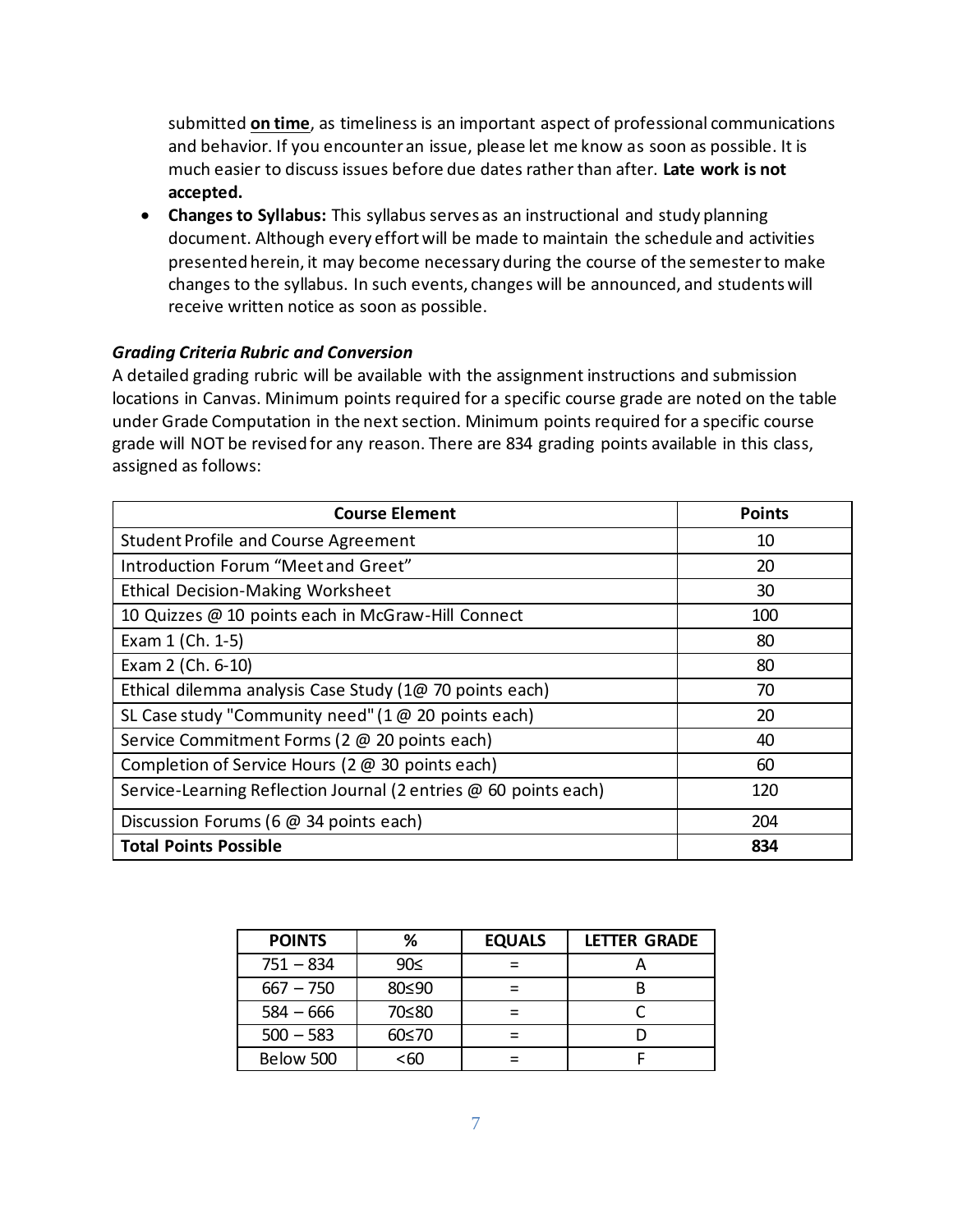## **Posting of Grades**

• All student grades will be posted on the Canvas Grade book and students should monitor their grading status through this tool. I will attempt to post grades for all assignments and discussions within 6 business days after the due date, unless I let you know otherwise. Grades on exams will be available immediately (unless essays must be graded).

# **COURSE OUTLINE AND CALENDAR**

## **Complete Course Calendar**

- ALL assignments (e.g., Weekly quizzes, Discussion forums, ethical dilemma, SL reflection journals and forms, Exams) are due on Sundays at 11:59 pm on the week they are scheduled unless indicated otherwise.
- Grading Points available for each assignment noted in ( )
- All graded assignments are noted in bold

| Unit         | <b>Dates</b>                   | Topic / Reading                                                                                                                                              | <b>Assignments</b>                                                                                                                                                                                                                                                                                                                                                                                                                                                                                                                                                             |  |
|--------------|--------------------------------|--------------------------------------------------------------------------------------------------------------------------------------------------------------|--------------------------------------------------------------------------------------------------------------------------------------------------------------------------------------------------------------------------------------------------------------------------------------------------------------------------------------------------------------------------------------------------------------------------------------------------------------------------------------------------------------------------------------------------------------------------------|--|
| $\mathbf{1}$ | Week1<br>Jan 18-23             | $\checkmark$ Course Introduction<br>$\checkmark$ Chapter 1: Ethics and<br><b>Business</b>                                                                    | $\checkmark$ Read the Syllabus to familiarize<br>yourself with the course<br>requirements, then complete the<br><b>Student Profile and Course</b><br><b>Agreement Survey via Canvas (10</b><br>pts)<br>$\checkmark$ Read Ch. 1; Study PPT, Glossaries<br>$\checkmark$ Take Chapter 1 Quiz in Connect<br>(10 points) Listen to Ch. 1 &<br>$\checkmark$ Student Post to the Introductory<br>Forum (20 pts) *Minimum 2<br>paragraph requirement<br>$\checkmark$ Begin to think about what non-<br>profit organization you would like<br>to complete your 1 <sup>st</sup> SL with. |  |
|              | Week <sub>2</sub><br>Jan 24-30 | $\checkmark$ Chapter 2: Ethical<br>Decision-Making:<br>Personal and<br><b>Professional Contexts</b><br>$\checkmark$ Introduction to<br>Service Learning (SL) | $\checkmark$ Read Ch. 2; Study PPT, Glossaries<br>$\checkmark$ Take Chapter 2 Quiz in Connect<br>$(10$ points)<br>$\checkmark$ Discussion Forum 1 (2 posts<br>required).<br>*To receive credit for the<br>discussion forums they must meet<br>the response guidelines.<br>$\checkmark$ Introduction to Service-Learning<br><b>Video Presentation</b>                                                                                                                                                                                                                           |  |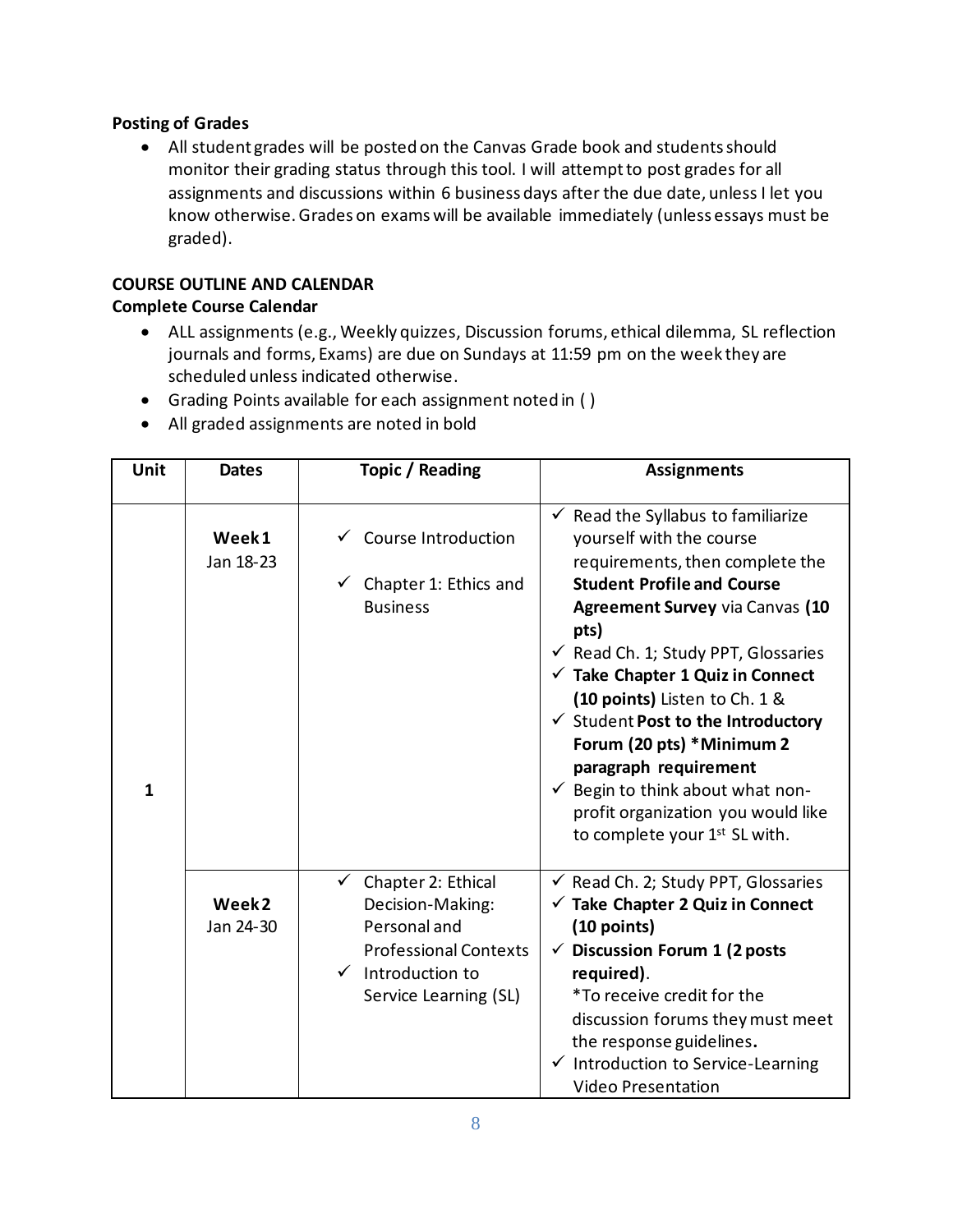|                |                                         |                                                                                                                                                                     | $\checkmark$ SL Case study (20 points)                                                                                                                                                                                                                                                                                                                                                                                                                                                                                                                          |
|----------------|-----------------------------------------|---------------------------------------------------------------------------------------------------------------------------------------------------------------------|-----------------------------------------------------------------------------------------------------------------------------------------------------------------------------------------------------------------------------------------------------------------------------------------------------------------------------------------------------------------------------------------------------------------------------------------------------------------------------------------------------------------------------------------------------------------|
| $\overline{2}$ | Week3<br>Jan 31 - Feb 6                 | $\checkmark$ Chapter 3:<br><b>Philosophical Ethics</b><br>and Business-<br>Introduction<br>$\checkmark$ Set-up your 1st<br>Service-Learning<br>Project (individual) | $\checkmark$ Read & Study Ch. 3 and associated<br>resource materials<br>$\checkmark$ Take Chapter 3 Quiz in Connect<br>(10 points)<br>$\checkmark$ Complete the Ethical Dilemma<br>Analysis Worksheet (30 points).<br>$\checkmark$ Plan to call or visit with your non-<br>profit agency to set up your 5<br>Service-Learning hours and have<br>them fill out the required "SL<br>Commitment Form" which is due<br>next week. * Do not procrastinate!                                                                                                           |
|                | Week4<br>Feb 7-13                       | Chapter 4: The<br>Corporate Culture -<br>Impact and<br>Implications                                                                                                 | $\checkmark$<br>Read & Study Ch. 4 and associated<br>resource materials<br>$\checkmark$ Take Chapter 4 Quiz in Connect<br>$(10$ points)<br>$\checkmark$ Ethical Dilemma Analysis Case<br>Study (70 points). Read<br>instructions and grading evaluation<br>criteria very carefully.<br>$\checkmark$ Submit your 1st Service-Learning<br><b>Project Commitment Form</b><br>(Individual) (20 points).<br>*NOTE: The form must be filled out<br>completely, including a signature<br>from the non-profit agency that<br>you will be completing your hours<br>with. |
| 3              | Week <sub>5</sub><br>Feb 14-20<br>Week6 | $\checkmark$ Chapter 5: Corporate<br>Social Responsibility<br>Service Learning &<br>$\checkmark$<br><b>CSR Reflection</b>                                           | $\checkmark$ Read & Study Ch. 5 and associated<br>resource materials<br>$\checkmark$ Take Chapter 5 Quiz in Connect<br>$(10$ points)<br>$\checkmark$ Complete your 1st Service-<br>Learning Project - minimum 4<br>hours (30 points) and Upload your<br>"Verification of Hours" form (for<br>proof of your SL Hours) with an<br>agency signature (30 points)<br>$\checkmark$ Review the University of<br>Minnesota Service-Learning Center                                                                                                                      |
|                | Feb 21-27                               | Journal                                                                                                                                                             |                                                                                                                                                                                                                                                                                                                                                                                                                                                                                                                                                                 |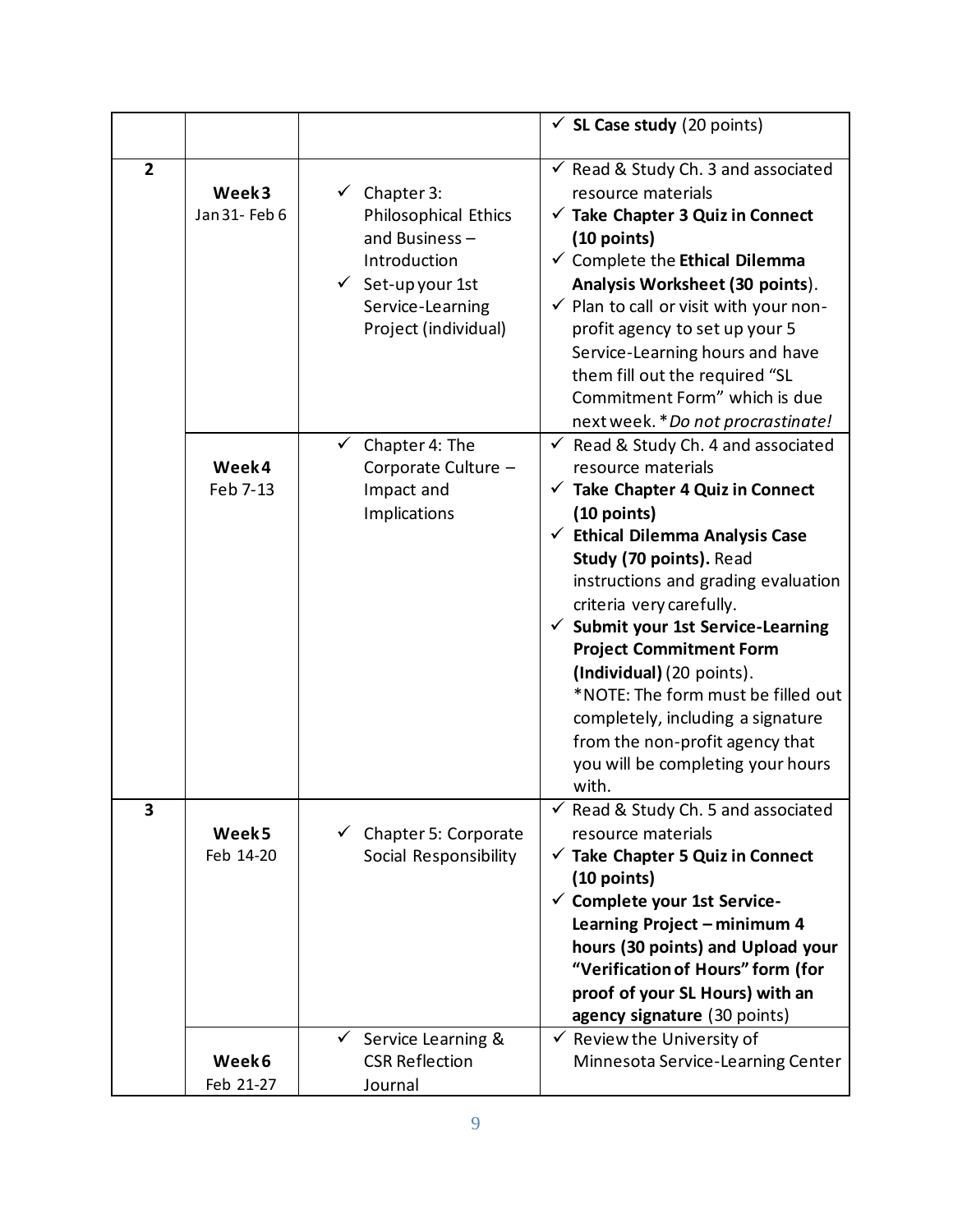|        |                    |              | $\checkmark$ Chapter 5: Corporate        | website and reading on "Reflection                            |
|--------|--------------------|--------------|------------------------------------------|---------------------------------------------------------------|
|        |                    |              |                                          |                                                               |
|        |                    |              | Social Responsibility                    | in Service Learning"                                          |
|        |                    |              | (Cont.)                                  | $\checkmark$ Submit Service-Learning                          |
|        |                    |              |                                          | <b>Reflection Journal (60 points)</b>                         |
| Exam 1 |                    |              | Exam                                     | $\checkmark$ Take Exam 1, covers Chapters 1-5                 |
|        | Week7              |              |                                          | and supplemental readings on                                  |
|        | Feb 28-            |              |                                          | service learning                                              |
|        | March 6            |              |                                          | $\checkmark$ Exam 1 (2 hours) will be available               |
|        | Exam               |              |                                          | online from 10/4 and is due by                                |
|        |                    |              |                                          | 3/06 at midnight. Once started                                |
|        |                    |              |                                          | must be completed in one sitting.                             |
|        |                    |              |                                          | (80 points)                                                   |
|        |                    |              | $\checkmark$ Set up your 2 <sup>nd</sup> | $\checkmark$ Review & Submit 2 <sup>nd</sup> Service-Learning |
|        |                    |              | Service-Learning                         | <b>Project Description and Commitment</b>                     |
|        |                    |              | Project                                  | Form (Group) (20 points) provided in                          |
|        |                    |              |                                          | Module 4.                                                     |
|        |                    |              |                                          | *Individual SL Projects for students                          |
|        |                    |              |                                          | living outside of Central Texas Area                          |
|        |                    |              |                                          | MUST be approved by professor.                                |
| 4      |                    | $\checkmark$ | Chapter 6: Ethical                       | Read & Study Ch. 6 and associated<br>$\checkmark$             |
|        | Week8              |              | Decision-Making:                         | resource materials                                            |
|        | March 7-13         |              | Employer                                 | $\checkmark$ Take Chapter 6 Quiz in Connect                   |
|        |                    |              | Responsibilities and                     | (10 points)                                                   |
|        |                    |              | <b>Employee Rights</b>                   |                                                               |
|        | <b>March 14-18</b> |              | <b>Spring Break</b>                      |                                                               |
|        |                    |              |                                          | <b>Attend the Group Service-Learning</b><br>✓                 |
|        |                    |              |                                          | event with the Operation Stand                                |
|        |                    |              |                                          | Down Central Texas (OSDCT) in                                 |
|        |                    |              |                                          | Killeen, Texas on Saturday, March                             |
|        |                    |              |                                          | 19, from 8am-3pm (30 points).                                 |
|        |                    |              |                                          | *Additional information about the                             |
|        |                    |              |                                          | Group Project is posted in Canvas.                            |
|        |                    |              |                                          | *If completed individual SL: Upload                           |
|        |                    |              |                                          | the 'Verification of SL Hours' Form                           |
|        |                    |              |                                          | to the Assignment link with agency                            |
|        |                    |              |                                          | signatures by 03/27.                                          |
|        |                    |              | Chapter 7: Ethical                       | √ Read & Study Ch. 7 and associated                           |
|        | Week9              |              | Decision-Making:                         | resource materials                                            |
|        | <b>March 21-27</b> |              | Technology and                           | $\checkmark$ Take Chapter 7 Quiz in Connect                   |
|        |                    |              |                                          |                                                               |
|        |                    |              | Privacy in the                           | $(10$ points)                                                 |
|        |                    |              | Workplace                                | <b>Discussion Forum 2</b>                                     |
|        |                    |              | $\checkmark$ 2nd Service-Learning        | *To receive credit for the discussion                         |
|        |                    |              | Project (Group)                          | forums they must meet the required                            |
|        |                    |              |                                          |                                                               |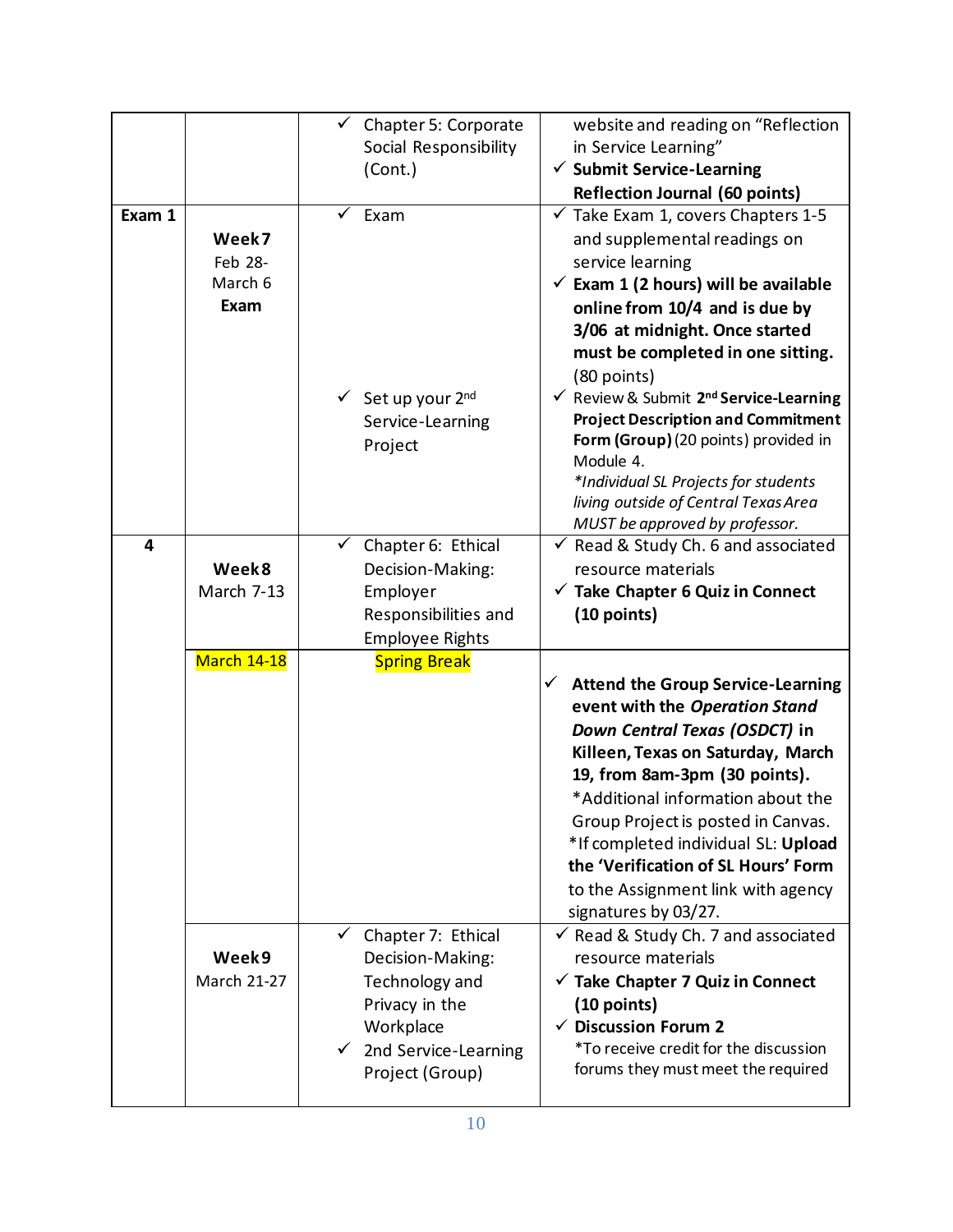|        |                                                         |                                                                                                                                               | response guidelines (paragraph<br>length).                                                                                                                                                                                                                                                         |
|--------|---------------------------------------------------------|-----------------------------------------------------------------------------------------------------------------------------------------------|----------------------------------------------------------------------------------------------------------------------------------------------------------------------------------------------------------------------------------------------------------------------------------------------------|
| 5      | Week <sub>10</sub><br>March 28-<br>Apr 3                | $\checkmark$ Chapter 8: Ethics and<br>Marketing                                                                                               | $\checkmark$ Read and Study Ch. 8 and<br>associated resource materials<br>$\checkmark$ Take Chapter 8 Quiz in (10 points)<br>$\checkmark$ Submit Service-Learning<br><b>Reflection Journal 2 (60 points)</b><br>$\checkmark$ Post to the Discussion 3: Service-<br>Learning Reflection (24 points) |
|        | Week <sub>11</sub><br>Apr 4-10                          | $\checkmark$ Chapter 9: Business<br>and Environmental<br>Sustainability                                                                       | $\checkmark$ Read and Study Ch. 9 assigned<br>supplemental readings, and<br>associated resource materials<br>$\checkmark$ Take Chapter 9 Quiz in Connect<br>$(10$ points)<br>$\checkmark$ Discussion Forum 4                                                                                       |
| 6      | Week 12<br>Apr 11-17<br>Week <sub>13</sub><br>Apr 18-24 | ✓<br>Chapter 10: Ethical<br>Decision-Making:<br>Corporate<br>Governance,<br><b>Accounting &amp; Finance</b><br>$\checkmark$ Chapter 10 Cont'd | $\checkmark$ Read and study Ch. 10 and<br>associated resource materials<br>Take Chapter 10 Quiz in Connect<br>$\checkmark$<br>(10 points)<br><b>Discussion Forum 5</b><br>$\checkmark$                                                                                                             |
|        | Week 14<br>Apr 25-<br>May 1                             | $\checkmark$ Current issues in<br><b>Business Ethics</b>                                                                                      | <b>Discussion Forum 6</b><br>$\checkmark$<br>(Multiple deadlines: Initial post<br>due on May 1, Response due on<br>May $3)$                                                                                                                                                                        |
| Exam 2 | Week <sub>15</sub><br>May 2-8                           |                                                                                                                                               | $\checkmark$ Exam review<br>$\checkmark$ End of Course Survey (check your<br>email)                                                                                                                                                                                                                |
|        | Week 16<br>May 9-13                                     | Exam 2                                                                                                                                        | $\checkmark$ Take Exam 2, which covers<br>Chapters 6-10<br>$\checkmark$ Exam available ONLY Dec 8-12 is<br>due by midnight on Dec 12 and<br>must be completed in one sitting<br>(80 points)                                                                                                        |

*This course schedule is subject to change at the discretion of the Instructor. Should it change, a new Syllabus with different date in the footer will be published on the course web site and students will be notified of the change.*

## **IMPORT UNIVERSITY DATES (SUBJECT TO CHANGE!):**

January 17, 2022 Martin Luther King, Jr Day (University Closed)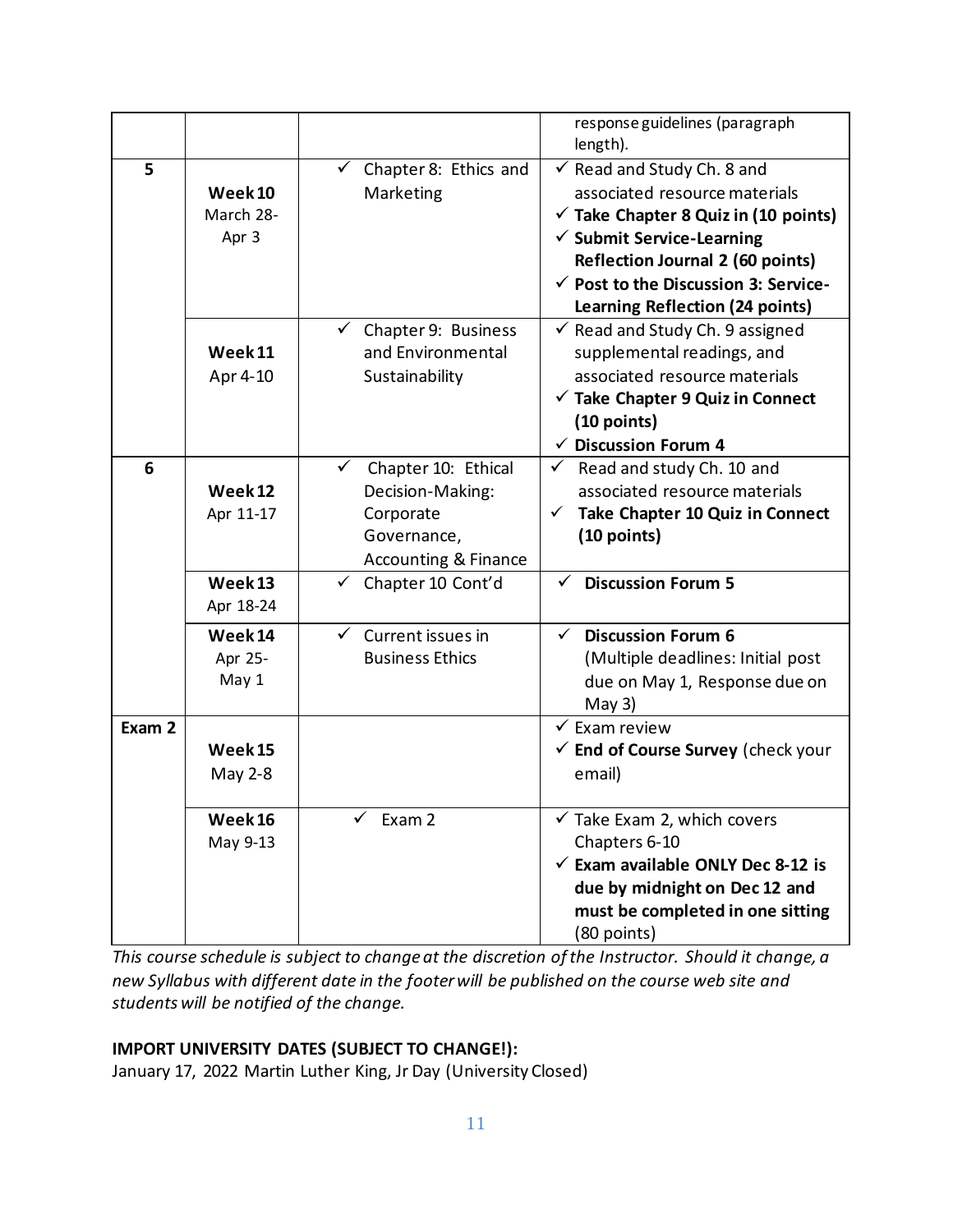January 18, 2022 Add, Drop and Late Registration Begins for 16- and First 8-Week Classes \$25 Fee assessed for late registrants

January 18, 2022 Classes Begin for Spring Semester

January 20, 2022 Deadline for Add, Drop, and Late Registration for 16- and First 8-Week Classes

January 25, 2022 Deadline to Drop First 8-Week Classes with No Record

February 1, 2022 Deadline for Teacher Education Program Applications

February 2, 2022 Deadline to Drop 16-Week Classes with No Record

February 25, 2022 Deadline to Drop First 8-Week Classes with a Quit (Q) or Withdraw (W)

March 11, 2022 Classes end for 1st 8-Weeks Session

March 15, 2022 Deadline for Clinical Teaching/Practicum Applications

March 15, 2022 Deadline for Faculty Submission of First 8-Week Final Class Grades (due by 3pm)

March 14-18, 2022 Spring Break (No Classes - Administrative Offices Open)

March 21, 2022 Class Schedule Published for Summer Semester

March 21, 2022 Add, Drop, and Late Registration Begins for Second 8-Week Classes \$25 Fee assessed for late registrants

March 21, 2022 Classes Begin for Second 8-Week Session

March 23, 2022 Deadline for Add, Drop, and Late Registration for Second 8-Week Classes

March 25, 2022 Deadline for Spring Graduation Application for Ceremony Participation

March 28, 2022 Deadline to Drop Second 8-Week Classes with No Record

April 1, 2022 Deadline for GRE/GMAT Scores to Graduate School Office

April 1, 2022 Deadline for School Counselor Program Applications

April 4, 2022 Registration Opens for Summer Semester

April 8, 2022 Deadline to Drop 16-Week Classes with a Quit (Q) or Withdraw (W)

April 16, 2022 Deadline for Final Committee-Edited Theses with Committee Approval Signatures for Spring Semester to Graduate School Office

April 29, 2022 Deadline to drop Second 8-week Classes with a Quit (Q) or Withdraw (W).

May 13, 2022 Deadline to Withdraw from the University for 16- and Second 8-Week Classes

May 13, 2022 Spring Semester Ends

May 13, 2022 Deadline for Applications for Tuition Rebate for Spring Graduation (5pm)

May 13, 2022 Deadline for Spring Degree Conferral Applications to the Registrar's Office. \$20 Late Application Fee.

May 14, 2022 Spring 2022 Commencement at Bell County Expo 7 PM

## **TECHNOLOGY REQUIREMENTS AND SUPPORT**

## **Technology Requirements.**

This course will use the A&M-Central Texas Instructure Canvas learning management system. We strongly recommend the latest versions of Chrome or Firefox browsers. Canvas no longer supports any version of Internet Explorer.

Logon to A&M-Central Texas Canvas [https://tamuct.instructure.com].

Username: Your MyCT username (xx123 or everything before the "@" in your MyCT e-mail address)

Password: Your MyCT password

## **Canvas Support**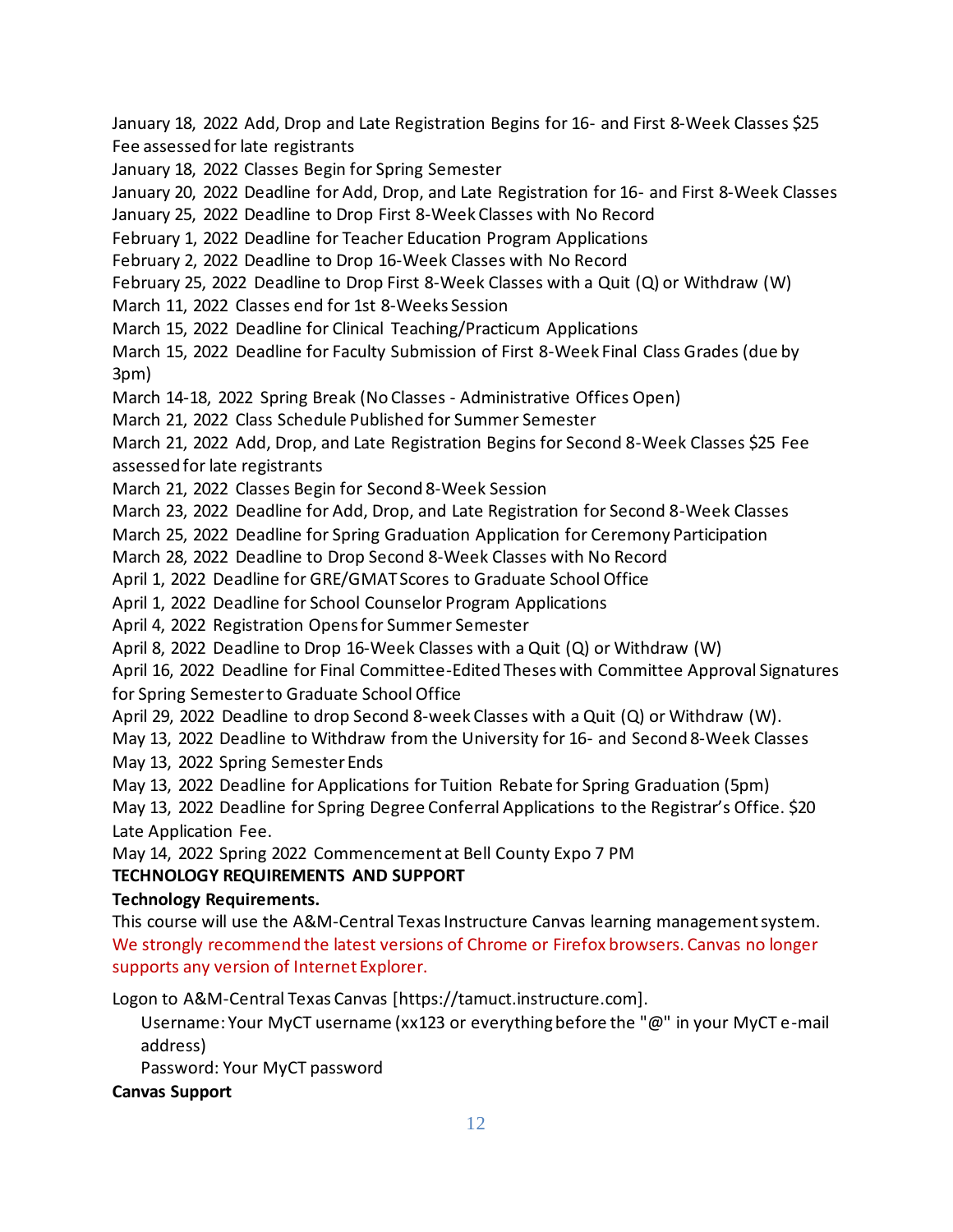Use the Canvas Help link, located at the bottom of the left-hand menu, for issues with Canvas. You can select "Chat with Canvas Support," submit a support request through "Report a Problem," or call the Canvas support line: 1-844-757-0953.

For issues related to course content and requirements, contact your instructor.

## **Online Proctored Testing**

A&M-Central Texas uses Proctorio for online identity verification and proctored testing. This service is provided at no direct cost to students. If the course requires identity verification or proctored testing, the technology requirements are: Any computer meeting the minimum computing requirements, plus web camera, speaker, and microphone (or headset). Proctorio also requires the Chrome web browser with their custom plug in.

## **Other Technology Support**

For log-in problems, students should contact Help Desk Central 24 hours a day, 7 days a week

Email: [helpdesk@tamu.edu](mailto:helpdesk@tamu.edu) Phone: (254) 519-5466 [Web Chat:](http://hdc.tamu.edu/) [http://hdc.tamu.edu]

*Please let the support technician know you are an A&M-Central Texas student.*

# **UNIVERSITY RESOURCES, PROCEDURES, AND GUIDELINES Drop Policy**

If you discover that you need to drop this class, you must complete th[e Drop Request](https://dynamicforms.ngwebsolutions.com/casAuthentication.ashx?InstID=eaed95b9-f2be-45f3-a37d-46928168bc10&targetUrl=https%3A%2F%2Fdynamicforms.ngwebsolutions.com%2FSubmit%2FForm%2FStart%2F53b8369e-0502-4f36-be43-f02a4202f612)Dynamic Form through Warrior Web.

[https://dynamicforms.ngwebsolutions.com/casAuthentication.ashx?InstID=eaed95b9-f2be-45f3-a37d-

46928168bc10&targetUrl=https%3A%2F%2Fdynamicforms.ngwebsolutions.com%2FSubmit%2F Form%2FStart%2F53b8369e-0502-4f36-be43-f02a4202f612].

Faculty cannot drop students; this is always the responsibility of the student. The Registrar's Office will provide a deadline on the Academic Calendar for which the form must be completed. Once you submit the completed form to the Registrar's Office, you must go into Warrior Web and confirm that you are no longer enrolled. If you still show as enrolled, FOLLOW-UP with the Registrar's Office immediately. You are to attend class until the procedure is complete to avoid penalty for absence. Should you miss the drop deadline or fail to follow the procedure, you will receive an F in the course, which may affect your financial aid and/or VA educational benefits.

## **Academic Integrity**

Texas A&M University-Central Texas values the integrity of the academic enterprise and strives for the highest standards of academic conduct. A&M-Central Texas expects its students, faculty, and staff to support the adherence to high standards of personal and scholarly conduct to preserve the honor and integrity of the creative community. Any deviation by students from this expectationmay result in a failing grade for the assignment and potentially a failing grade for the course. All academic misconduct concerns will be referred to the Office of Student Conduct. When in doubt on collaboration, citation, or any issue, please contact your instructor before taking a course of action.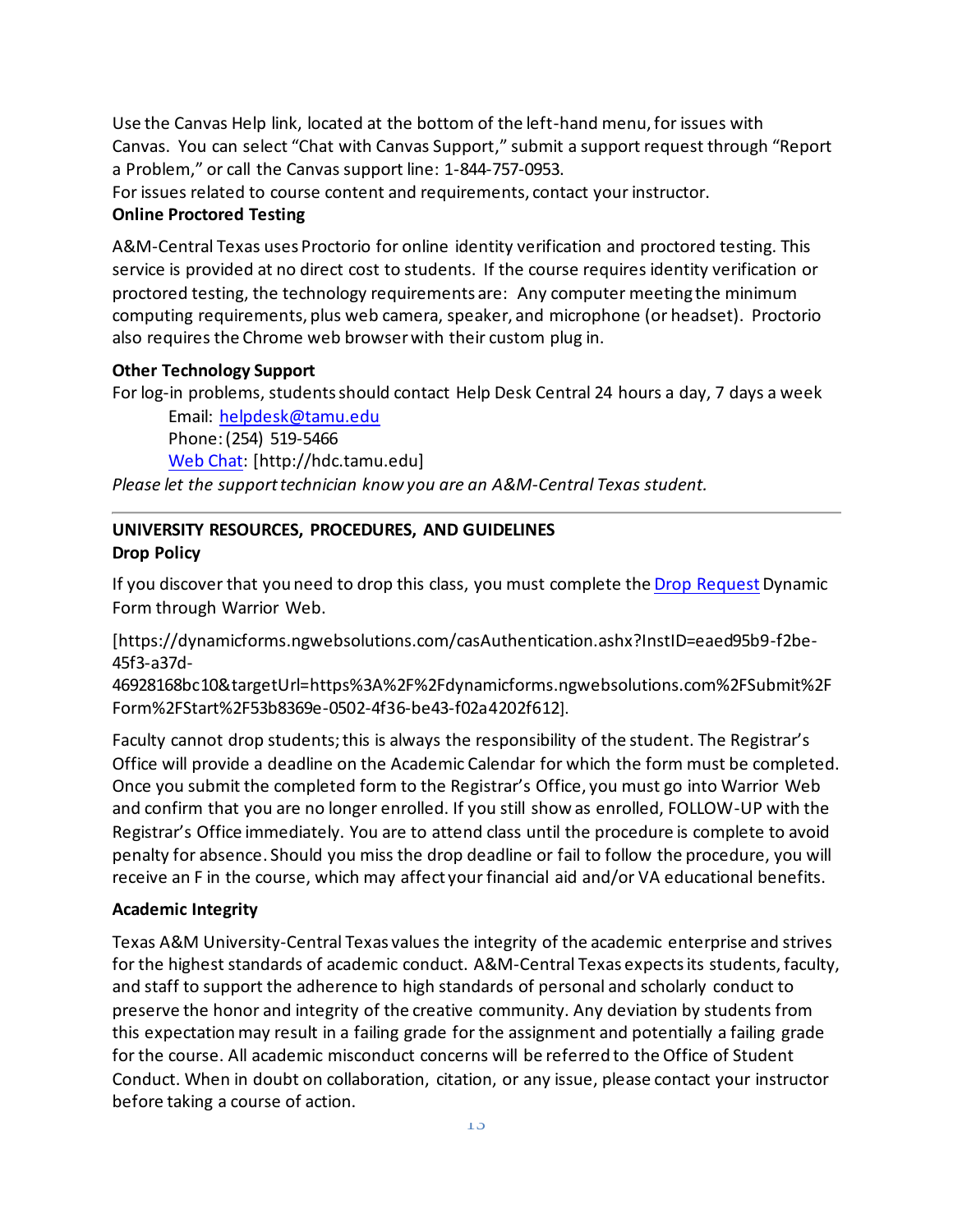For more [information](https://nam04.safelinks.protection.outlook.com/?url=https%3A%2F%2Fwww.tamuct.edu%2Fstudent-affairs%2Fstudent-conduct.html&data=04%7C01%7Clisa.bunkowski%40tamuct.edu%7Ccfb6e486f24745f53e1a08d910055cb2%7C9eed4e3000f744849ff193ad8005acec%7C0%7C0%7C637558437485252160%7CUnknown%7CTWFpbGZsb3d8eyJWIjoiMC4wLjAwMDAiLCJQIjoiV2luMzIiLCJBTiI6Ik1haWwiLCJXVCI6Mn0%3D%7C1000&sdata=yjftDEVHvLX%2FhM%2FcFU0B99krV1RgEWR%2BJ%2BhvtoR6TYk%3D&reserved=0) regarding the Student Conduct process, [https://www.tamuct.edu/student-affairs/student-conduct.html].

If you know of potential honor violations by otherstudents, you may [submit](https://nam04.safelinks.protection.outlook.com/?url=https%3A%2F%2Fcm.maxient.com%2Freportingform.php%3FTAMUCentralTexas%26layout_id%3D0&data=04%7C01%7Clisa.bunkowski%40tamuct.edu%7Ccfb6e486f24745f53e1a08d910055cb2%7C9eed4e3000f744849ff193ad8005acec%7C0%7C0%7C637558437485262157%7CUnknown%7CTWFpbGZsb3d8eyJWIjoiMC4wLjAwMDAiLCJQIjoiV2luMzIiLCJBTiI6Ik1haWwiLCJXVCI6Mn0%3D%7C1000&sdata=CXGkOa6uPDPX1IMZ87z3aZDq2n91xfHKu4MMS43Ejjk%3D&reserved=0) a report, [https://cm.maxient.com/reportingform.php?TAMUCentralTexas&layout\_id=0].

## **Academic Accommodations**

At Texas A&M University-Central Texas, we value an inclusive learning environment where every student has an equal chance to succeed and has the right to a barrier-free education. The Warrior Center for Student Success, Equity and Inclusion is responsible for ensuring that students with a disability receive equal access to the university's programs, services and activities. If you believe you have a disability requiring reasonable accommodations, please contact the Office of Access and Inclusion, WH-212; or call (254) 501-5836. Any information you provide is private and confidential and will be treated as such.

For more information, please visit our [Access & Inclusion](https://tamuct.instructure.com/courses/717) Canvas page (log-in required) [https://tamuct.instructure.com/courses/717]

## **Important information for Pregnant and/or Parenting Students**

Texas A&M University-Central Texas supports students who are pregnant and/or parenting. In accordance with requirements of Title IX and related guidance from US Department of Education's Office of Civil Rights, the Dean of Student Affairs' Office can assist students who are pregnant and/or parenting in seeking accommodations related to pregnancy and/or parenting. Students should seek out assistance as early in the pregnancy as possible. For more information, please visit [Student Affairs](https://www.tamuct.edu/student-affairs/pregnant-and-parenting-students.html) [https://www.tamuct.edu/student-affairs/pregnantand-parenting-students.html]. Students may also contact the institution's Title IX Coordinator. If you would like to read more about thes[e requirements and guidelines](http://www2.ed.gov/about/offices/list/ocr/docs/pregnancy.pdf) online, please visit the website [http://www2.ed.gov/about/offices/list/ocr/docs/pregnancy.pdf].

Title IX of the Education Amendments Act of 1972 prohibits discrimination on the basis of sex and gender–including pregnancy, parenting, and all related conditions. A&M-Central Texas is able to provide flexible and individualized reasonable accommodation to pregnant and parenting students. All pregnant and parenting students should contact the Associate Dean in the Division of Student Affairs at (254) 501-5909 to seek out assistance. Students may also contact the University's Title IX Coordinator.

## **Tutoring**

Tutoring is available to all A&M-Central Texas students, both virtually and in-person. Student success coaching is available online upon request.

If you have a question, are interested in becoming a tutor, or in need of success coaching contact the Warrior Centerfor Student Success, Equity and Inclusion at (254) 501-5836, visit the Warrior Center at 212 Warrior Hall, or by emailing [WarriorCenter@tamuct.edu.](mailto:WarriorCenter@tamuct.edu)

To schedule tutoring sessions and view tutor availability, please visit Tutor [Matching](https://tutormatchingservice.com/TAMUCT) [Services](https://tutormatchingservice.com/TAMUCT) [https://tutormatchingservice.com/TAMUCT] or visit the Tutoring Center in 111 Warrior Hall.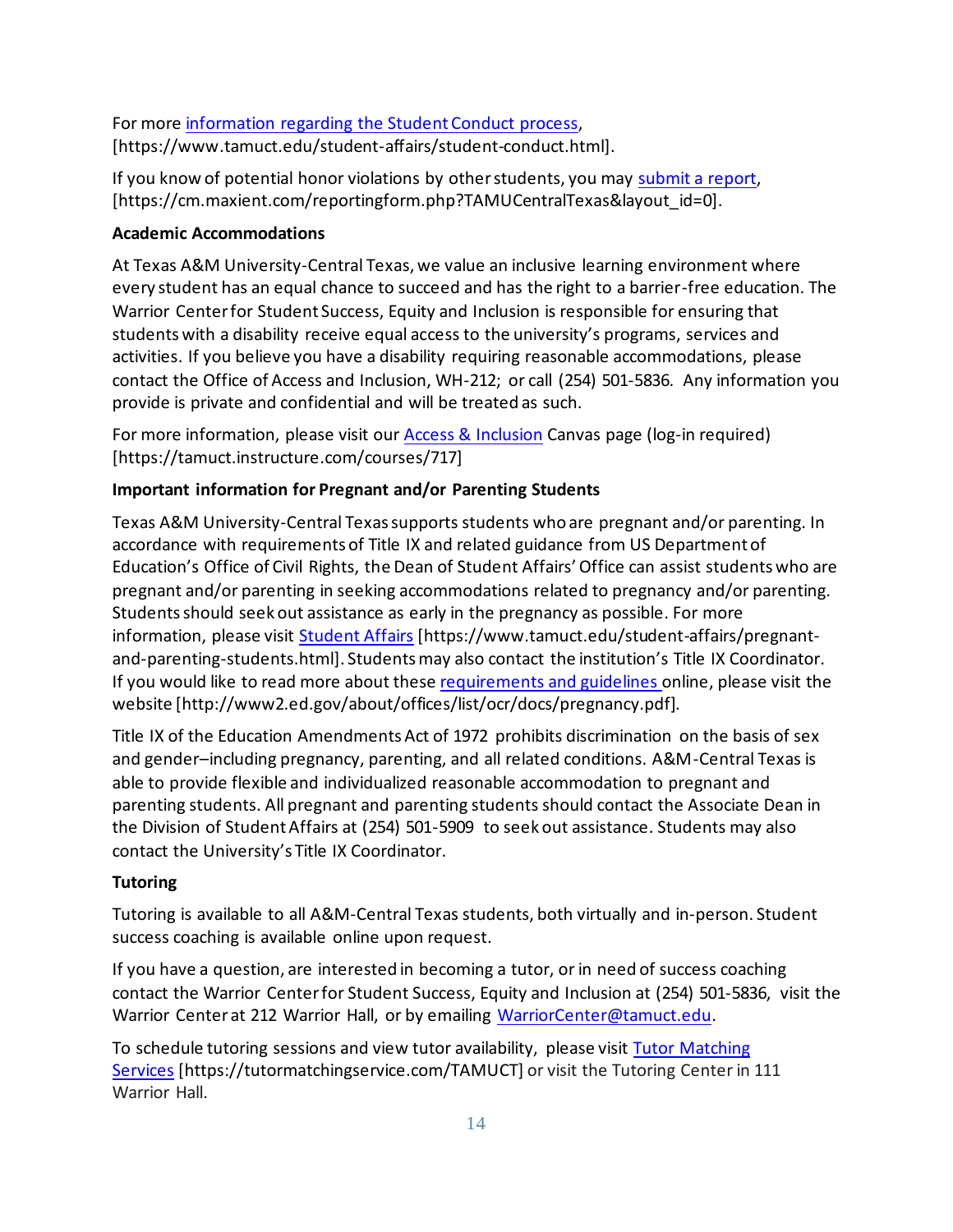Chat live with a remote tutor 24/7 for almost any subject from on your computer! Tutor.com is an online tutoring platform that enables A&M-Central Texas studentsto log in and receive online tutoring support at no additional cost. This tool provides tutoring in over 40 subject areas except writing support. Access Tutor.com through Canvas.

#### **University Writing Center**

University Writing Center: Located in Warrior Hall 416, the University Writing Center (UWC) at Texas A&M University–Central Texas (A&M–Central Texas) is a free service open to all A&M– Central Texas students. For the Spring 2022 semester, the hours of operation are from 10:00 a.m.-5:00 p.m. Monday thru Thursday in Warrior Hall 416 (with online tutoring available every hour as well) with satellite hours available online only Monday thru Thursday from 6:00-9:00 p.m. and Saturday 12:00-3:00 p.m.

Tutors are prepared to help writers of all levels and abilities at any stage of the writing process. While tutors will not write, edit, or grade papers, they will assist students in developing more effective composing practices. By providing a practice audience for students' ideas and writing, our tutors highlight the ways in which they read and interpret students' texts, offering guidance and support throughout the various stages of the writing process. In addition, students may work independently in the UWC by checking out a laptop that runs the Microsoft Office suite and connects to WIFI, or by consulting our resources on writing, including all of the relevant style guides. Whether you need help brainstorming ideas, organizing an essay, proofreading, understanding proper citation practices, or just want a quiet place to work, the UWC is here to help!

Students may arrange a one-to-one session with a trained and experienced writing tutor by making an appointment via [WCOnline](https://tamuct.mywconline.com/) [https://tamuct.mywconline.com/]. In addition, you can email Dr. Bruce Bowles Jr. at bruce.bowles@tamuct.edu if you have any questions about the UWC, need any assistance with scheduling, or would like to schedule a recurring appointment with your favorite tutor by making an appointment via [WCOnline](https://tamuct.mywconline.com/) [https://tamuct.mywconline.com/]. In addition, you can email Dr. Bruce Bowles Jr. at bruce.bowles@tamuct.edu if you have any questions about the UWC, need any assistance with scheduling, or would like to schedule a recurring appointment with your favorite tutor.

#### **University Library**

The University Library provides many services in support of research across campus and at a distance. We offer over200 electronic databases containing approximately 400,000 eBooks and 82,000 journals, in addition to the 96,000 items in our print collection, which can be mailed to students who live more than 50 miles from campus. Research guides for each subject taught at A&M-Central Texas are available through our website to help students navigate these resources.On campus, the library offerstechnology including cameras, laptops, microphones, webcams, and digital sound recorders.

Research assistance from a librarian is also available 24 hours a day through our online chat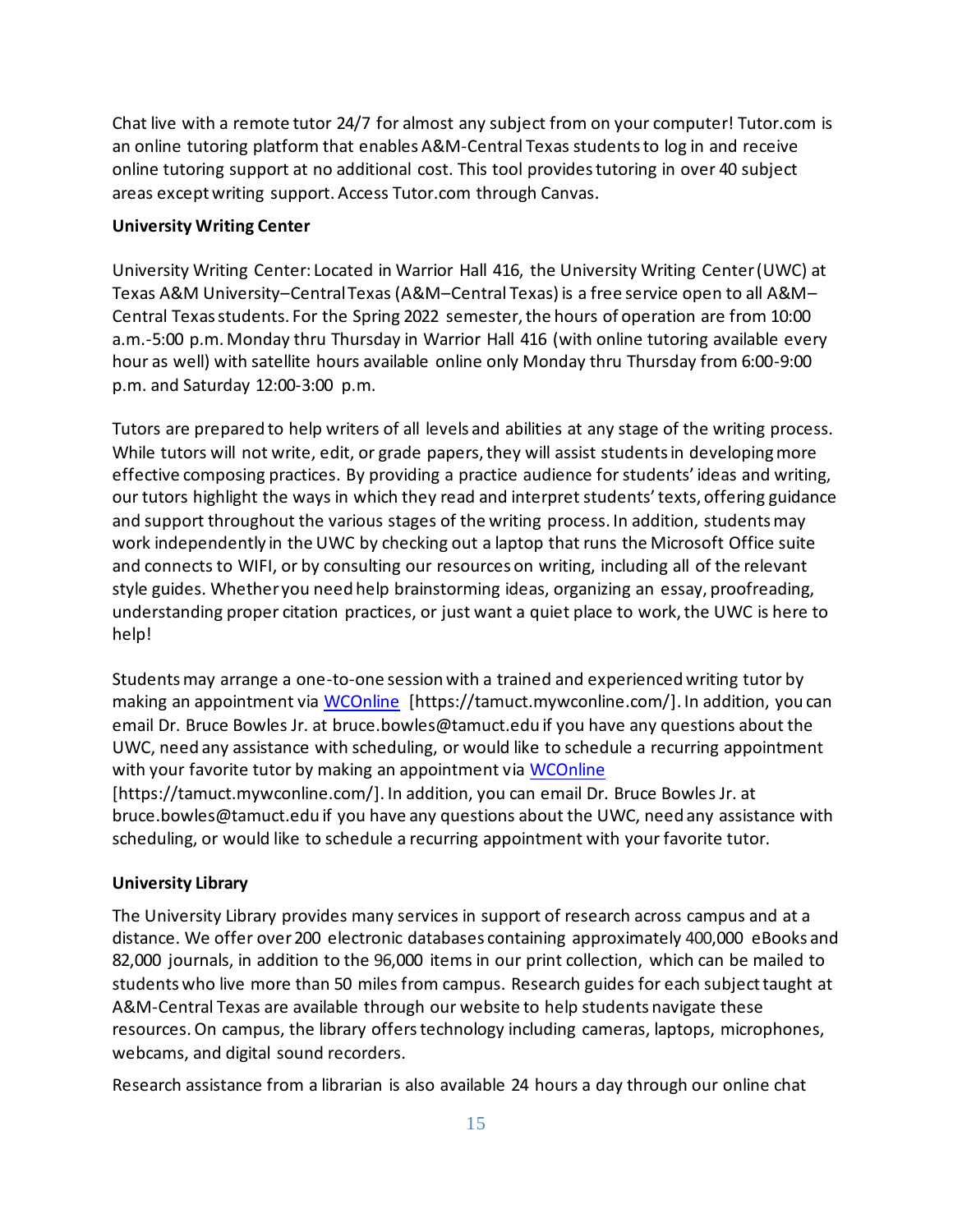service, and at the reference desk when the library is open. Research sessions can be scheduled for more comprehensive assistance, and may take place virtually through WebEx, Microsoft Teams or in-person at the library. Schedule an [appointment](https://nam04.safelinks.protection.outlook.com/?url=https%3A%2F%2Ftamuct.libcal.com%2Fappointments%2F%3Fg%3D6956&data=04%7C01%7Clisa.bunkowski%40tamuct.edu%7Cde2c07d9f5804f09518008d9ab7ba6ff%7C9eed4e3000f744849ff193ad8005acec%7C0%7C0%7C637729369835011558%7CUnknown%7CTWFpbGZsb3d8eyJWIjoiMC4wLjAwMDAiLCJQIjoiV2luMzIiLCJBTiI6Ik1haWwiLCJXVCI6Mn0%3D%7C3000&sdata=KhtjgRSAw9aq%2FoBsB6wyu8b7PSuGN5EGPypzr3Ty2No%3D&reserved=0)

[here](https://nam04.safelinks.protection.outlook.com/?url=https%3A%2F%2Ftamuct.libcal.com%2Fappointments%2F%3Fg%3D6956&data=04%7C01%7Clisa.bunkowski%40tamuct.edu%7Cde2c07d9f5804f09518008d9ab7ba6ff%7C9eed4e3000f744849ff193ad8005acec%7C0%7C0%7C637729369835011558%7CUnknown%7CTWFpbGZsb3d8eyJWIjoiMC4wLjAwMDAiLCJQIjoiV2luMzIiLCJBTiI6Ik1haWwiLCJXVCI6Mn0%3D%7C3000&sdata=KhtjgRSAw9aq%2FoBsB6wyu8b7PSuGN5EGPypzr3Ty2No%3D&reserved=0) [https://tamuct.libcal.com/appointments/?g=6956]. Assistance may cover many topics, including how to find articles in peer-reviewed journals, how to cite resources, and how to piece togetherresearch for written assignments.

Our 27,000-square-foot facility on the A&M-Central Texas main campus includes student lounges, private study rooms, group work spaces, computer labs, family areas suitable for all ages, and many other features. Services such as interlibrary loan, TexShare, binding, and laminating are available. The library frequently offers workshops, tours, readings, and other events. For more information, please visit our Library [website](https://nam04.safelinks.protection.outlook.com/?url=https%3A%2F%2Ftamuct.libguides.com%2Findex&data=04%7C01%7Clisa.bunkowski%40tamuct.edu%7C7d8489e8839a4915335f08d916f067f2%7C9eed4e3000f744849ff193ad8005acec%7C0%7C0%7C637566044056484222%7CUnknown%7CTWFpbGZsb3d8eyJWIjoiMC4wLjAwMDAiLCJQIjoiV2luMzIiLCJBTiI6Ik1haWwiLCJXVCI6Mn0%3D%7C1000&sdata=2R755V6rcIyedGrd4Os5rkgn1PvhHKU3kUV1vBKiHFo%3D&reserved=0) [http://tamuct.libguides.com/index].

#### **A Note about Sexual Violence at A&M-Central Texas**

Sexual violence is a serious safety, social justice, and public health issue. The university offers support for anyone struggling with these issues. University faculty are mandated reporters, so if someone discloses that they were sexually assaulted (or a victim of Domestic/Dating Violence or Stalking) while a student at TAMUCT, faculty members are required to inform the Title IX Office. If you want to discuss any of these issues confidentially, you can do so through Student Counseling (254-501-5955) located on the second floor of Warrior Hall (207L).

Sexual violence can occur on our campus because predators often feel emboldened, and victims often feel silenced or shamed. It is incumbent on ALL of us to find ways to actively create environments that tell predators we don't agree with their behaviors and tell survivors we will support them. Your actions matter. Don't be a bystander; be an agent of change. For additional information on campus policy and resources visit the [Title IX webpage](https://www.tamuct.edu/compliance/titleix.html) [\[https://www.tamuct.edu/compliance/titleix.html\]](https://www.tamuct.edu/compliance/titleix.html).

#### **Behavioral Intervention**

Texas A&M University-Central Texas cares about the safety, health, and well-being of its students, faculty, staff, and community. If you are aware of individuals for whom you have a concern, please make a referral to the Behavioral Intervention Team. Referring your concern shows you care. You can complete the [referral](https://cm.maxient.com/reportingform.php?TAMUCentralTexas&layout_id=2) online

[https://cm.maxient.com/reportingform.php?TAMUCentralTexas&layout\_id=2].

Anonymous referrals are accepted. Please see the [Behavioral Intervention Team](https://www.tamuct.edu/student-affairs/bat.html) website for more information [https://www.tamuct.edu/student-affairs/bat.html]. If a person's behavior poses an imminent threat to you or another, contact 911 or A&M-Central Texas University Police at 254-501-5800.

#### **Copyright Notice.**

Students should assume that all course material is copyrighted by the respective author(s). Reproduction of course material is prohibited without consent by the author and/or course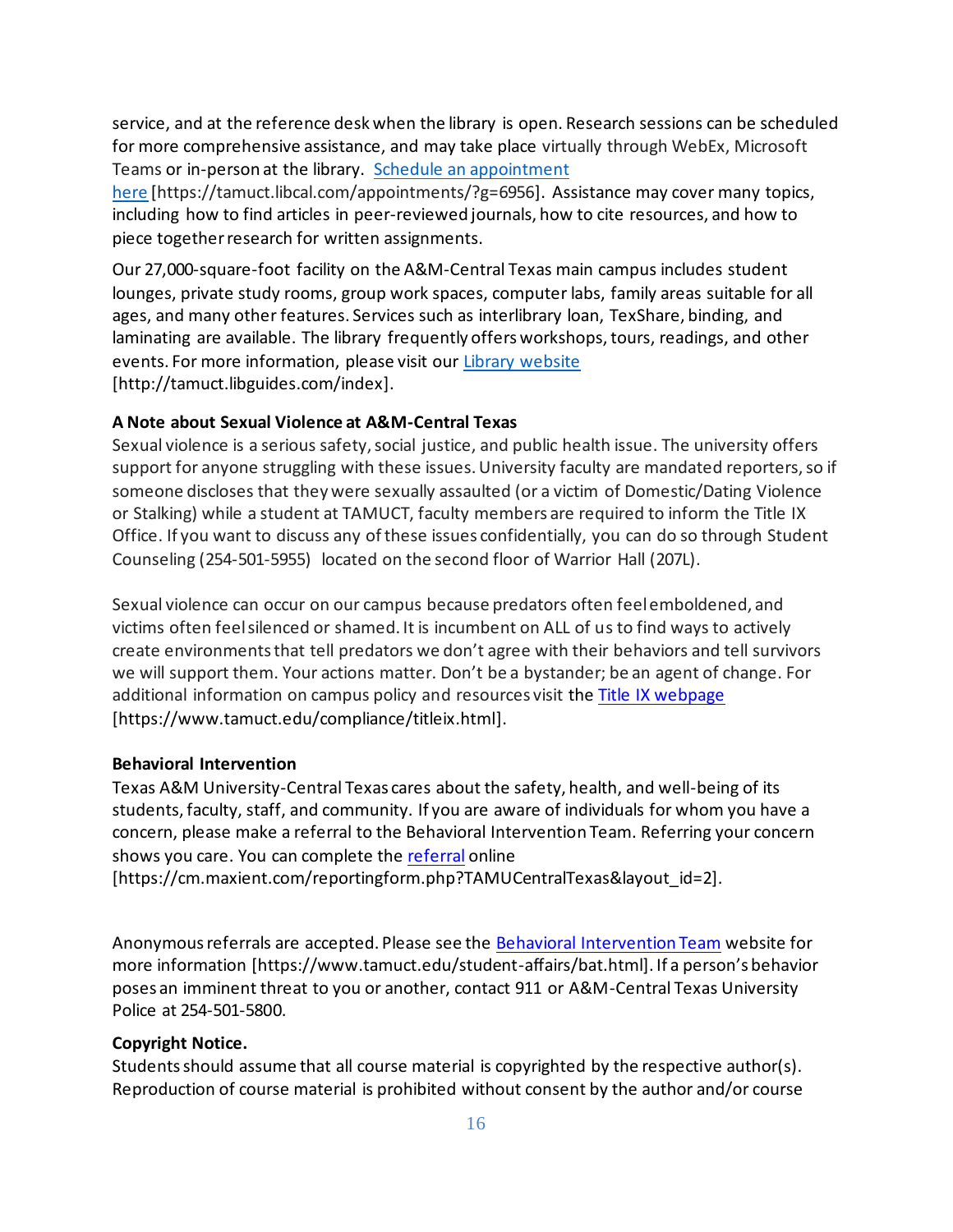instructor. Utilizing third party websites to obtain information is also prohibited. Violation of copyright is against the law and Texas A&M University-Central Texas' Code of Academic Honesty. All alleged violations will be reported to the Office of Student Conduct.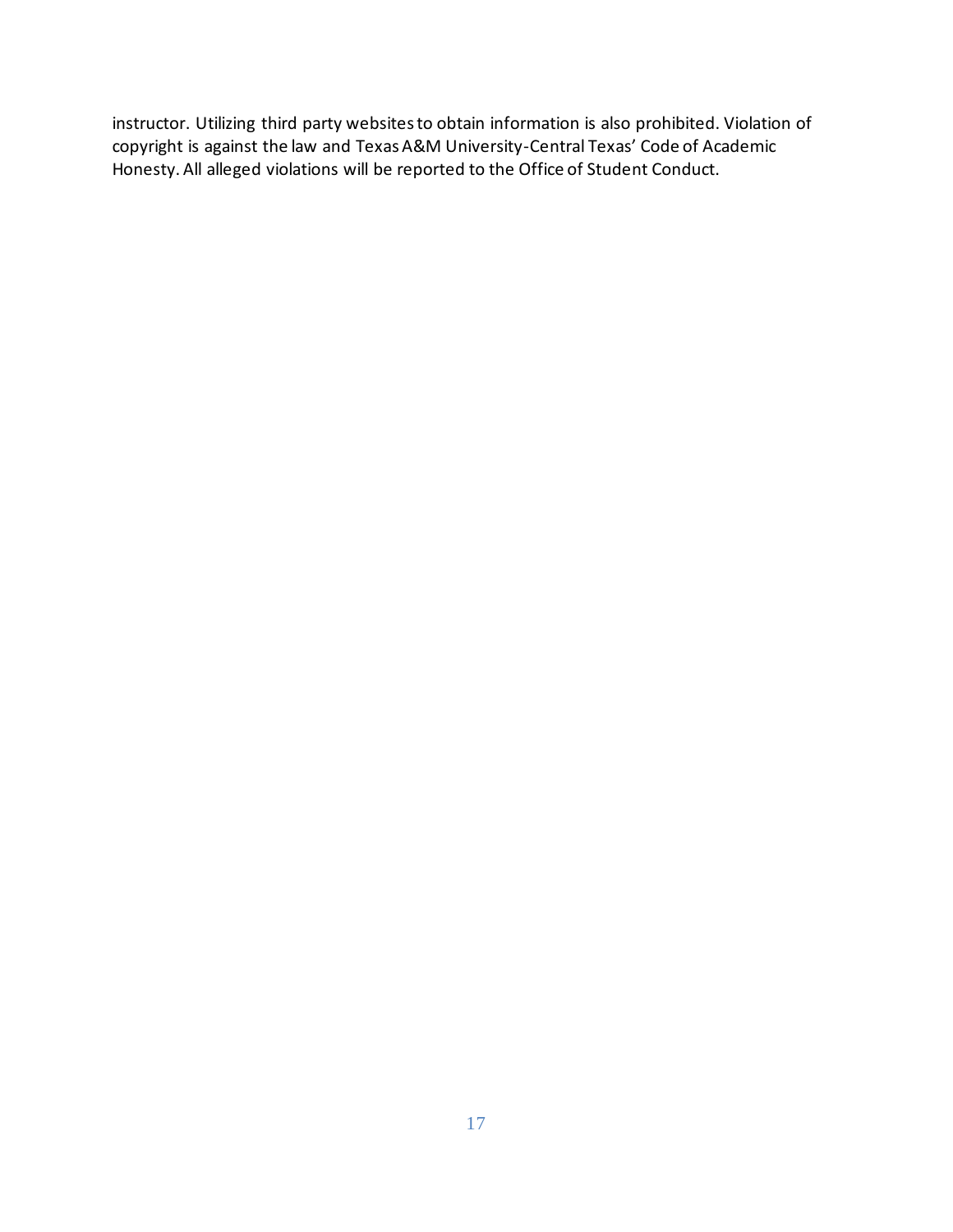## **ORAL PRESENTATION RUBRIC**

| Sub Competency                                                                                                                | <b>Exceeds Expectations</b>                                                                                                                                                                                                                                                                                                                                    | <b>Meets Expectations</b>                                                                                                                                                                                                                                                                                                                                                     | <b>Needs Improvement</b>                                                                                                                                                                                                                                                                                                                                              | None                                          |
|-------------------------------------------------------------------------------------------------------------------------------|----------------------------------------------------------------------------------------------------------------------------------------------------------------------------------------------------------------------------------------------------------------------------------------------------------------------------------------------------------------|-------------------------------------------------------------------------------------------------------------------------------------------------------------------------------------------------------------------------------------------------------------------------------------------------------------------------------------------------------------------------------|-----------------------------------------------------------------------------------------------------------------------------------------------------------------------------------------------------------------------------------------------------------------------------------------------------------------------------------------------------------------------|-----------------------------------------------|
| Organization<br><b>Structure</b><br><b>Theme</b><br><b>Time frame</b>                                                         | Highly focused and well<br>$\bullet$<br>structured<br>Clear theme and<br>$\bullet$<br>cohesion<br>Presentation was within<br>$\bullet$<br>allotted time                                                                                                                                                                                                        | Mostly focused<br>$\bullet$<br>Discernible theme and<br>$\bullet$<br>mostly clear<br>presentation<br>Keeps almost to the<br>$\bullet$<br>time limit                                                                                                                                                                                                                           | Rambling Unfocussed<br>$\bullet$<br>$\bullet$<br>Unclear theme and<br>presentation<br>Runs over time or<br>$\bullet$<br>too brief.                                                                                                                                                                                                                                    | No response<br>given.                         |
| Verbal Delivery &<br><b>Eye Contact</b><br><b>Delivery</b><br>Voice control<br>Eye contact                                    | Smooth effective<br>$\bullet$<br>delivery<br>Good voice control<br>$\bullet$<br>Appears relaxed<br>$\bullet$<br>Speaks with notes<br>$\bullet$<br>occasionally<br>Maintains good eye<br>$\bullet$<br>contact with audience.                                                                                                                                    | Appropriate language<br>$\bullet$<br>Moderate voice<br>$\bullet$<br>control<br>Appears mostly<br>$\bullet$<br>relaxed<br>Uses notes but looks<br>$\bullet$<br>down frequently.                                                                                                                                                                                                | $\bullet$<br>Incorrect or<br>inappropriate<br>language<br>$\bullet$<br>Uses many filler<br>words<br><b>Problems with voice</b><br>control<br>Appears<br>$\bullet$<br>tense/nervous<br>Reads and/or relies<br>$\bullet$<br>heavily on notes.                                                                                                                           | No response<br>given.                         |
| Audience<br><b>Engagement</b><br><b>Engaged with</b><br>$\bullet$<br><b>Audience</b><br><b>Questions</b><br><b>Discussion</b> | Audience was fully<br>$\bullet$<br>engaged.<br>Convincing responses to<br>$\bullet$<br>questions.<br>Invoked useful<br>$\bullet$<br>discussion.                                                                                                                                                                                                                | Audience mostly<br>$\bullet$<br>engaged.<br>Adequate response to<br>$\bullet$<br>questions.<br>Invokes some<br>$\bullet$<br>discussion.                                                                                                                                                                                                                                       | Audience was not<br>$\bullet$<br>engaged.<br>Inability to answer<br>$\bullet$<br>questions.<br>Inability to invoke<br>$\bullet$<br>discussion.                                                                                                                                                                                                                        | No response<br>given.                         |
| Appearance &<br>Professionalism                                                                                               | The speaker was incredibly<br>well dressed for a formal<br>business presentation to<br>include:<br>Board Room Ready.<br>$\bullet$<br>Suit/Tie or Business Suit<br>$\bullet$<br>Pants or Dress<br>Professional attire<br>$\bullet$<br>business attire                                                                                                           | The speaker was dressed<br>somewhat appropriately for<br>a formal business<br>presentation. To include:<br>Dress pants<br>$\bullet$<br>Button down shirt or<br>$\bullet$<br>blouse<br>Skirt or casual dress<br>$\bullet$<br>No tie<br>$\bullet$<br>Polo shirt.<br>$\bullet$                                                                                                   | The speaker was not<br>dressed for a formal<br>business presentation.<br>Speaker presented in the<br>following:<br>$\bullet$<br>Jeans<br>T-shirt<br>$\bullet$<br>Casual attire.<br>$\bullet$                                                                                                                                                                          | Speaker was<br>not recorded<br>visually.      |
| <b>Visual Aide:</b><br>Design<br>Presentation<br><b>Utilization</b>                                                           | Visual aids were<br>$\bullet$<br>professional<br>Grammatically accurate<br>$\bullet$<br>- no typos<br>Easy to read - used<br>bullets<br>Visual aids reinforced<br>$\bullet$<br>the message of the<br>speaker.<br>Power Point slides had<br>$\bullet$<br>a cohesive theme<br>No excess white space<br>$\bullet$<br>Appropriate number of<br>$\bullet$<br>slides | Visual aids appeared<br>$\bullet$<br>mostly professionally<br>acceptable<br>Minor grammatical<br>$\bullet$<br>issues.<br>Information largely<br>$\bullet$<br>was too wordy.<br>The visual aids largely<br>$\bullet$<br>supported the<br>message of the<br>speaker.<br>Minor issues with the<br>$\bullet$<br>content<br>Too many or too few<br>$\bullet$<br>Power Point Slides | Visual aids were<br>$\bullet$<br>unprofessional in<br>appearance<br>Excessive grammatical<br>errors<br>Power Point slides<br>contained excessive<br>wording and/or full<br>paragraphs<br>$\bullet$<br>Difficult read to due<br>font size or colors.<br>Speaker read wholly<br>$\bullet$<br>from PP slides<br>$\bullet$<br>Minimum slide<br>requirement was not<br>met | Visual aides<br>were not used<br>or provided. |

\*Note: This rubric will be used for Assignments tailored to practice SLO2.